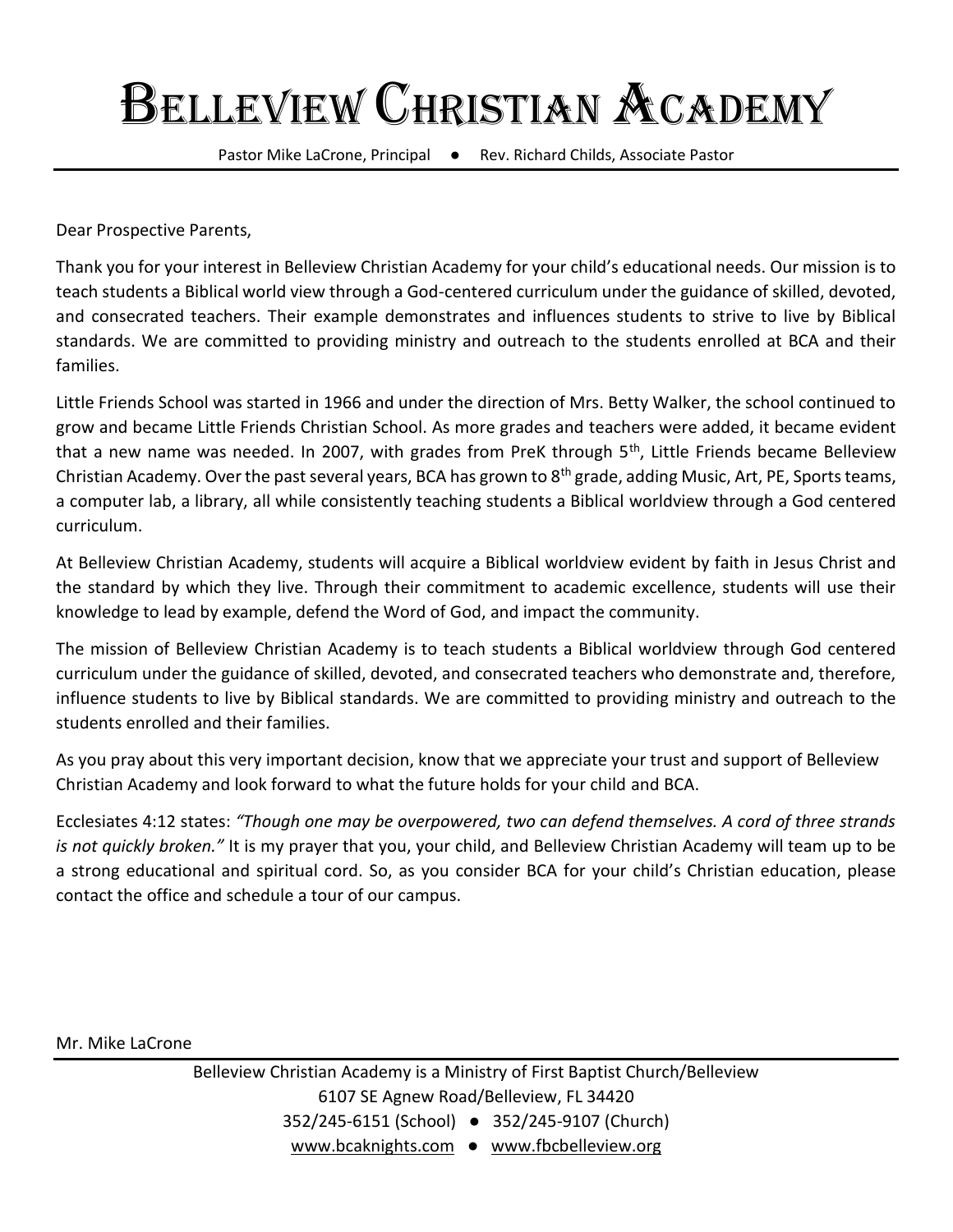# **Statement of Faith**

We adhere to The Baptist Faith and Message 2000 to include the fact that we believe:

- that the Bible is the inspired Word of God.
- that man was created by God in His image.
- in the Trinity: God the Father, God the Son, and God the Holy Spirit.
- that Jesus Christ was the incarnate Son of God, born of a virgin.
- that He shed His blood and died on the cross as the atonement for the sins of mankind.
- that He rose again on the third day and ascended into Heaven.
- that He sits on the right hand of the Father as our Advocate.
- that salvation is through faith by grace, not by works.
- that Jesus Christ must be the Lord of my life.
- in the Second Coming of Christ to take all believers home to Heaven.

# **Statement on Marriage, Gender, and Sexuality**

Belleview Christian Academy does not discriminate on the basis of race, color, age, gender, or national or ethnic origin. Our rules, standards and regulations are in effect to help us do things decently and in order and in accordance with our understanding of the Word of God.

While we do not discriminate or deny admission for any of these reasons, we would like to inform our parents and students that all of our curriculum is scripturally based. As such, we teach marriage based on Genesis 2:18- 25 which states, God's design for marriage is to be between 1 man and 1 woman.

We also believe that God wonderfully and immutably creates each person as male and female. These two distinct, complementary genders together reflect the image and nature of God. (Gen. 1:26-27) Rejection of one's biological sex is a rejection of the image of God within that person.

We believe that in order to preserve the function and integrity of Belleview Christian Academy as a Christian school, and to provide a Biblical role model to our students, families and the community, it is imperative that all persons employed by Belleview Christian Academy in any capacity, or who serve as volunteers, agree to and abide by this Statement on Marriage, Gender and Sexuality. (Mathew 5:16)

We believe that every person must be afforded compassion, love, kindness, respect and dignity. (Mark 12:28- 31; Luke 6:31) Hateful and harassing behavior or attitudes directed towards any individual are to be repudiated and are not in accord with Scripture.

Belleview Christian Academy will not retain any student whose attitude and actions are not in compliance with school policy.

# **ADMISSIONS INFORMATION\_\_\_\_\_\_\_\_\_\_\_\_\_\_\_\_\_\_\_\_\_\_\_\_\_\_\_\_\_\_\_\_\_\_\_\_\_\_\_\_\_\_\_\_\_\_\_\_\_\_\_\_\_**

Our admission policy requires that you take the following steps before your child's admission can be finalized:

Please supply the following information required by the state statutes to the BCA office:

- Completed and signed registration forms.
- A copy of the student's birth certificate.
- A copy of the student's social security card (optional).
- A copy of the student's most recent report card and a copy of student's transcripts.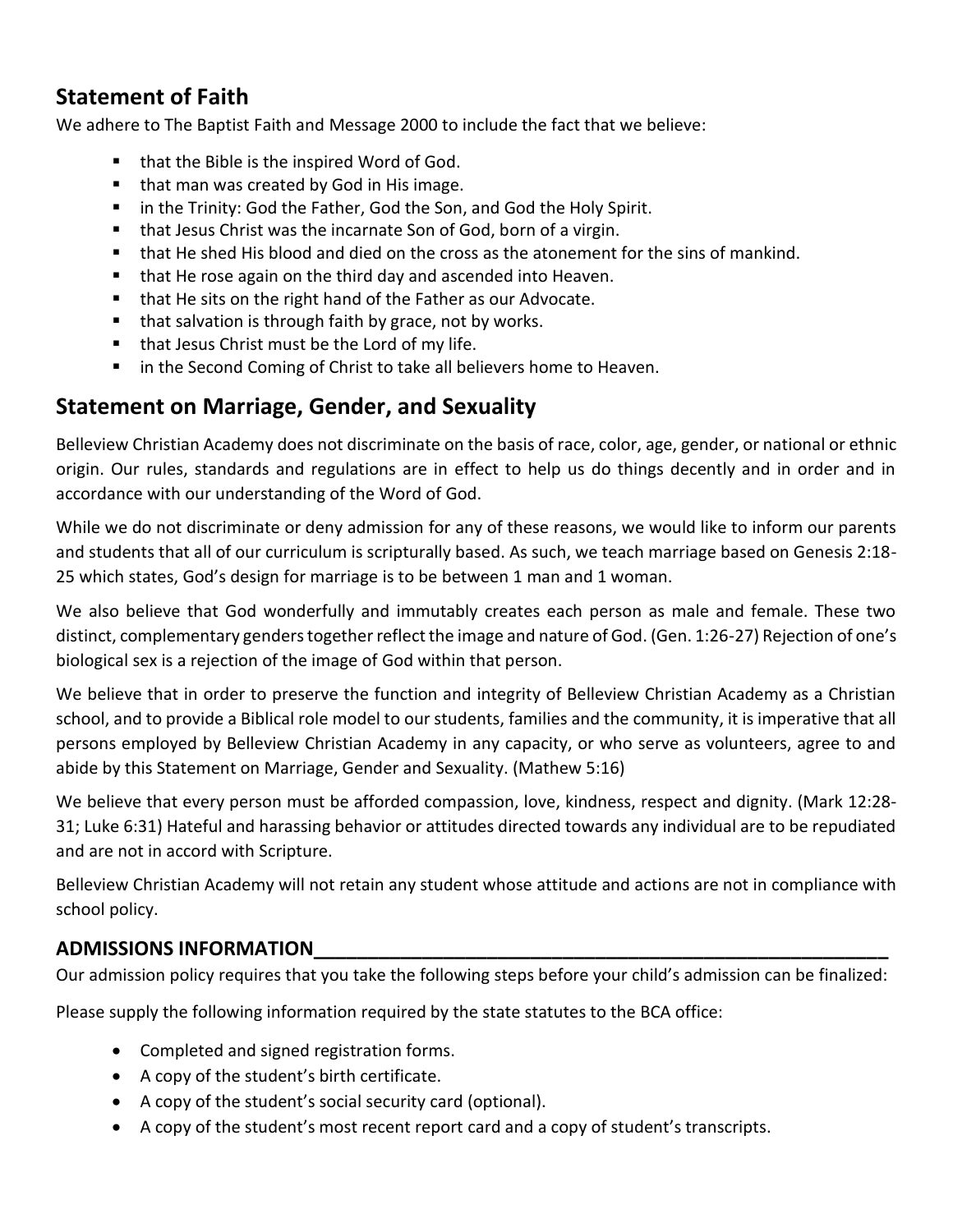• A copy of a State of Florida Doctor's Health Form and a State of Florida Immunization Form, confirming good health, any physical restrictions, and medications being taken by the student.

The BCA office will schedule a student interview and placement test with the appropriate faculty member and/or Academy administrator.

*Please note: BCA students are required to maintain a minimum 2.0 grade point average and satisfactory conduct. BCA reserves the right to transfer any student demonstrating poor conduct and/or grades. Admission candidates are required to have demonstrated a satisfactory level of conduct and to have achieved a 2.0 grade point average (based on a 4.0 grade point scale) or better, throughout their last academic year. The student's most recent report card must reflect this standard.* 

## *\*A copy of the student's most recent report card must be attached to the registration form.*

A copy of our complete student handbook, financial handbook and upcoming school year calendar will be sent to you over the summer.

# **TUITION INFORMATION\_\_\_\_\_\_\_\_\_\_\_\_\_\_\_\_\_\_\_\_\_\_\_\_\_\_\_\_\_\_\_\_\_\_\_\_\_\_\_\_\_\_\_\_\_\_\_\_\_\_\_\_\_\_\_\_\_**

## **Annual Tuition\* 2022-2023:**

| \$3400 for PreK                                               |  | \$5500 for K-2 <sup>nd</sup> grades                   | \$5600 for $3-5$ <sup>th</sup> grades         |  | \$5900 for $6-8$ <sup>th</sup> grades          |
|---------------------------------------------------------------|--|-------------------------------------------------------|-----------------------------------------------|--|------------------------------------------------|
| *A 5% discount applies to any tuition paid in full by August. |  |                                                       |                                               |  |                                                |
| <b>Multiple Child Tuition Discount:</b>                       |  |                                                       |                                               |  |                                                |
| 1 <sup>st</sup> Child/full tuition                            |  | 2 <sup>nd</sup> Child/5% tuition discount             |                                               |  | 3rd Child/10% tuition discount                 |
| 10-Month Payment Plan: (Beginning August $1st$ )              |  |                                                       |                                               |  | 12-Month Payment Plan: (Beginning June $1st$ ) |
| • \$340 per month/PreK                                        |  | • \$283.34 per month/PreK                             |                                               |  |                                                |
| • \$550 per month/k-2 <sup>nd</sup> grades                    |  | $\bullet$ \$458.34 per month/K-2 <sup>nd</sup> Grades |                                               |  |                                                |
| • \$560 per month/3-5 <sup>th</sup> grades                    |  |                                                       | • \$466.67 per month/3-5 <sup>th</sup> grades |  |                                                |

<sup>th</sup> grades **exercises** ● \$491.67 per month/6-8<sup>th</sup> grades

# **REGISTRATION\_\_\_\_\_\_\_\_\_\_\_\_\_\_\_\_\_\_\_\_\_\_\_\_\_\_\_\_\_\_\_\_\_\_\_\_\_\_\_\_\_\_\_\_\_\_\_\_\_\_\_\_\_\_\_\_\_\_\_\_\_\_\_\_\_**

● \$590 per month/6-8

The Registration fee is a single, non-refundable \$150 payment that must accompany these registration forms. \*This fee may be refunded only for the following reasons: not meeting the admission requirements or a full class enrollment.

## **BOOK FEES**

| \$125 for PreK | \$375 for K-3 $rd$ grades | \$400 for $4th - 5th$ grades | \$450 for 6-8 <sup>th</sup> grades |
|----------------|---------------------------|------------------------------|------------------------------------|
|----------------|---------------------------|------------------------------|------------------------------------|

For student textbooks to arrive on time, BCA must order by the 2<sup>nd</sup> week of June. Book fees are non-refundable after June 15th . **Your child's spot in the classroom is not guaranteed until both registration and book fees are paid in full.**

# **EXTENDED DAY SERVICES\_\_\_\_\_\_\_\_\_\_\_\_\_\_\_\_\_\_\_\_\_\_\_\_\_\_\_\_\_\_\_\_\_\_\_\_\_\_\_\_\_\_\_\_\_\_\_\_\_\_\_\_\_\_\_\_**

Early, Middle and AfterCare are provided for students enrolled at BCA. In order to take advantage of these services, you must pay the Registration fee. Fees are due the first school day (see chart) of each month when the service is used on a monthly basis. Payments must be made through the school office. Make checks payable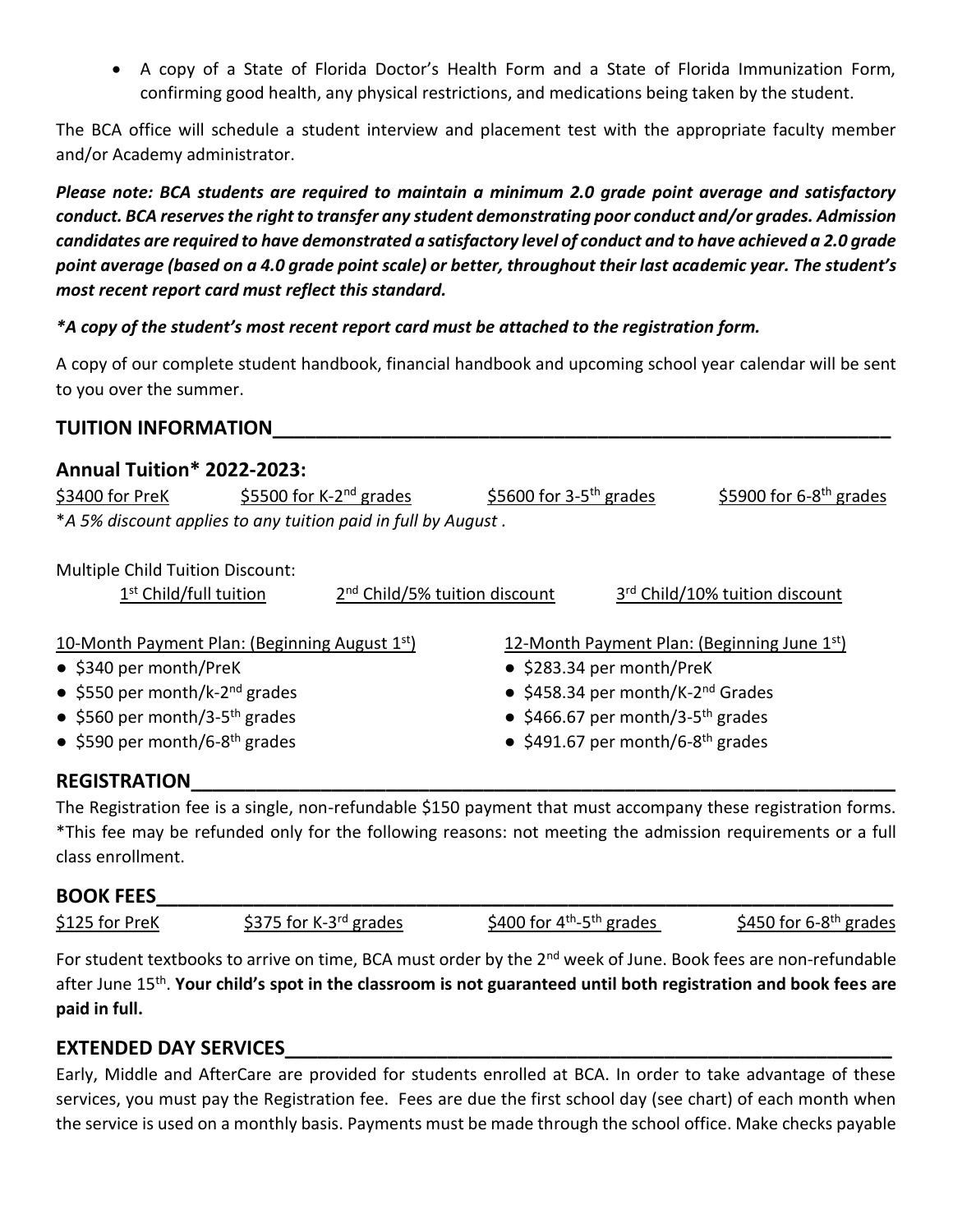to Belleview Christian Academy. Parents who prefer to pay for the entire year will receive a 5% discount if paid on or before August 8<sup>th</sup>, 2022. *You will find a registration form for our Extended Day services in this packet.* 

Registration Fee for Extended Care…………………………………….………………………..\$75.00

### **EARLY CARE SCHEDULE**

### **MIDDLE CARE SCHEDULE**

#### **AFTER CARE SCHEDULE**

*Discounts are available for siblings. Please contact the principal.*

**\*A \$5.00 late fee will be assessed for any student picked up late, from 5:45pm to 6:00pm. After 6:00pm, a \$1 per minute late fee will be assessed.** Please call the AfterCare building at 352/245-2179 if you are running late.

Any student not picked up by 3:40 will be sent to AfterCare.

**Extended Care services are only available on operating full school days. There is no Middle & AfterCare on half-days.**

# **CELL PHONE POLICY\_\_\_\_\_\_\_\_\_\_\_\_\_\_\_\_\_\_\_\_\_\_\_\_\_\_\_\_\_\_\_\_\_\_\_\_\_\_\_\_\_\_\_\_\_\_\_\_\_\_\_\_\_\_\_\_\_\_\_\_\_**

As technology has evolved recently, it has introduced many new challenges onto our school campus. One of these issues is how cell phones, smart watches, and smart devices are able to connect to the internet. Nationwide, schools have been confronted with the misuse of these powerful tools. To protect our students and teacher's privacy, and prevent classroom disruptions and cheating, students are not allowed to have a cell phone or Smart Watch with them in the classroom. Students who bring a cell phone to school must turn off the phone and leave it in the school office when they arrive at school in the morning. Cell phones will be returned to the student at the end of the school day. Smart watches are not permitted on campus at any time.

## **CURRICULUM\_\_\_\_\_\_\_\_\_\_\_\_\_\_\_\_\_\_\_\_\_\_\_\_\_\_\_\_\_\_\_\_\_\_\_\_\_\_\_\_\_\_\_\_\_\_\_\_\_\_\_\_\_\_\_\_\_\_\_\_\_\_\_\_\_**

Belleview Christian Academy uses the ABeka curriculum for PreK (3 & 4 Yr. olds.) through 5<sup>th</sup> grades, and the Bob Jones University curriculum for grades 6<sup>th</sup> through 8<sup>th</sup>.

## **GRADE LEVELS\_\_\_\_\_\_\_\_\_\_\_\_\_\_\_\_\_\_\_\_\_\_\_\_\_\_\_\_\_\_\_\_\_\_\_\_\_\_\_\_\_\_\_\_\_\_\_\_\_\_\_\_\_\_\_\_\_\_\_\_\_\_\_\_\_**

BCA currently consists of Pre-Kindergarten through 8<sup>th</sup> grade. All Pre-Kindergarten must be potty-trained and 3/4 years of age by September 1<sup>st</sup>. All Kindergarten students must be 5 years of age by September 1<sup>st</sup> as well.

# **SCHOOL/OFFICE HOURS\_\_\_\_\_\_\_\_\_\_\_\_\_\_\_\_\_\_\_\_\_\_\_\_\_\_\_\_\_\_\_\_\_\_\_\_\_\_\_\_\_\_\_\_\_\_\_\_\_\_\_\_\_\_\_\_\_**

School begins at 8:15 a.m. and concludes at 3:00 p.m. for Kindergarten through 3<sup>rd</sup> grades and 3:20 p.m. for 4<sup>th</sup> through 8<sup>th</sup> grades. Pre-Kindergarten is a half day of school starting at 8:30 a.m. and concluding at 11:45 a.m. No students are to be dropped off before 7:45 a.m. with the exception of Safety Patrol members and their siblings. The BCA office hours are from 7:45 a.m. to 3:45 p.m., Monday through Friday. Any AfterCare calls made after 3:30 p.m. should be made to the AfterCare phone @ 352/245-2179.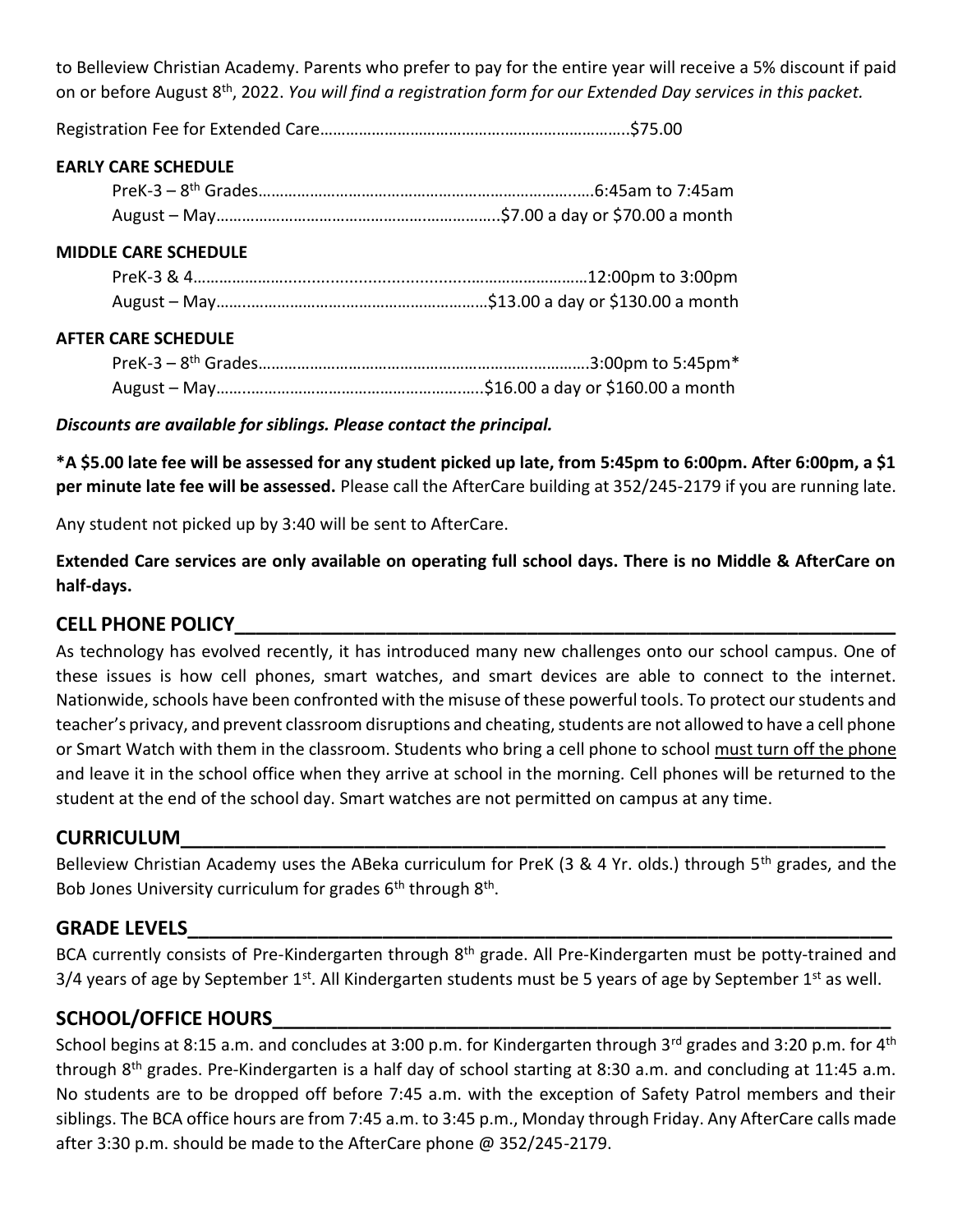# **NONDISCRIMINATION POLICY\_\_\_\_\_\_\_\_\_\_\_\_\_\_\_\_\_\_\_\_\_\_\_\_\_\_\_\_\_\_\_\_\_\_\_\_\_\_\_\_\_\_\_\_\_\_\_\_\_\_\_\_**

Belleview Christian Academy admits students of any race, color, national and ethnic origin to all the rights, privileges, programs, and activities generally afforded or made available to students at the school. BCA does not discriminate on the basis of race, color, or national and ethnic origin in administration of its education policies, admission policies, or other school administered programs.

# **DRESS CODE\_\_\_\_\_\_\_\_\_\_\_\_\_\_\_\_\_\_\_\_\_\_\_\_\_\_\_\_\_\_\_\_\_\_\_\_\_\_\_\_\_\_\_\_\_\_\_\_\_\_\_\_\_\_\_\_\_\_\_\_\_\_\_\_\_\_\_**

The BCA Dress Code was developed to provide the best atmosphere for students to learn and to avoid peer pressure related to clothing. Our primary objectives are neatness and modesty. The following guidelines are meant to provide help for parents and students in selecting appropriate clothing for school. If a parent or student has a question about the Dress Code, please do not hesitate to call the school office for clarification.

The administration or school board reserves the right to determine whether or not a student's attire meets BCA standards. Students who do not have appropriate uniforms will not be allowed to go to class. Parents will be called, and appropriate attire must be brought to school, or your student will be sent home.

### **General Requirements**

- Students in grades  $K 8$  are to be in complete uniform at all times while on school grounds. The only exceptions are our "Dress-Down Days".
- Uniforms must be clean and free of holes, rips, or ragged edges. Pant legs are to be neatly hemmed. Uniforms must fit properly.
- Clothing is to be labeled to ensure against possible loss or exchange. Any lost clothing not labeled will be added to our uniform donations after one week.
- Uniforms may not have any additional writing on them except for identification.
- All students must wear underwear.
- Special "Dress-Down Days" may be allowed. Students and parents will be notified about these upcoming days. Uniforms must be worn if not participating in Dress-Down Day.
- All  $K 1^{st}$  grade students need an extra set of clothes in a plastic bag with their name marked on the outside. Please include socks and underwear.
- Female students are expected to wear bras from the time they begin to develop.
- Clothing/Jewelry that suggest or depicts evil, Satan, the devil, skull and crossbones, symbols or religions contrary to Christianity or is otherwise contrary to Christianity is not allowed.
- As walking in line and going up and downs stairs are a daily part of each school day, the proper shoes are very important to a student's safety.
- Brightly colored skate or loose-fitting slip-on shoes are not allowed.

### **POLOS: K5-5 th GRADES—Boys/Girls**

Colors: Forest Green, Navy & White w/BCA logo. Must be loose fitting and tucked in at all times. **6-8 th GRADE BOYS:**

Colors: Forest Green, Navy, White & Red.

## **6-8 th GRADE GIRLS:**

Colors: Forest Green, Navy, White, Pink and Pastels.

### **PANTS/SHORTS: K5-8 th GRADES—Boys/Girls**

Colors: Khaki, Navy, Black or Brown. Traditional uniform shorts and pants must be loose fitting and properly hemmed. No cargo pants, jeans, or leggings. Shorts are to be Bermuda length.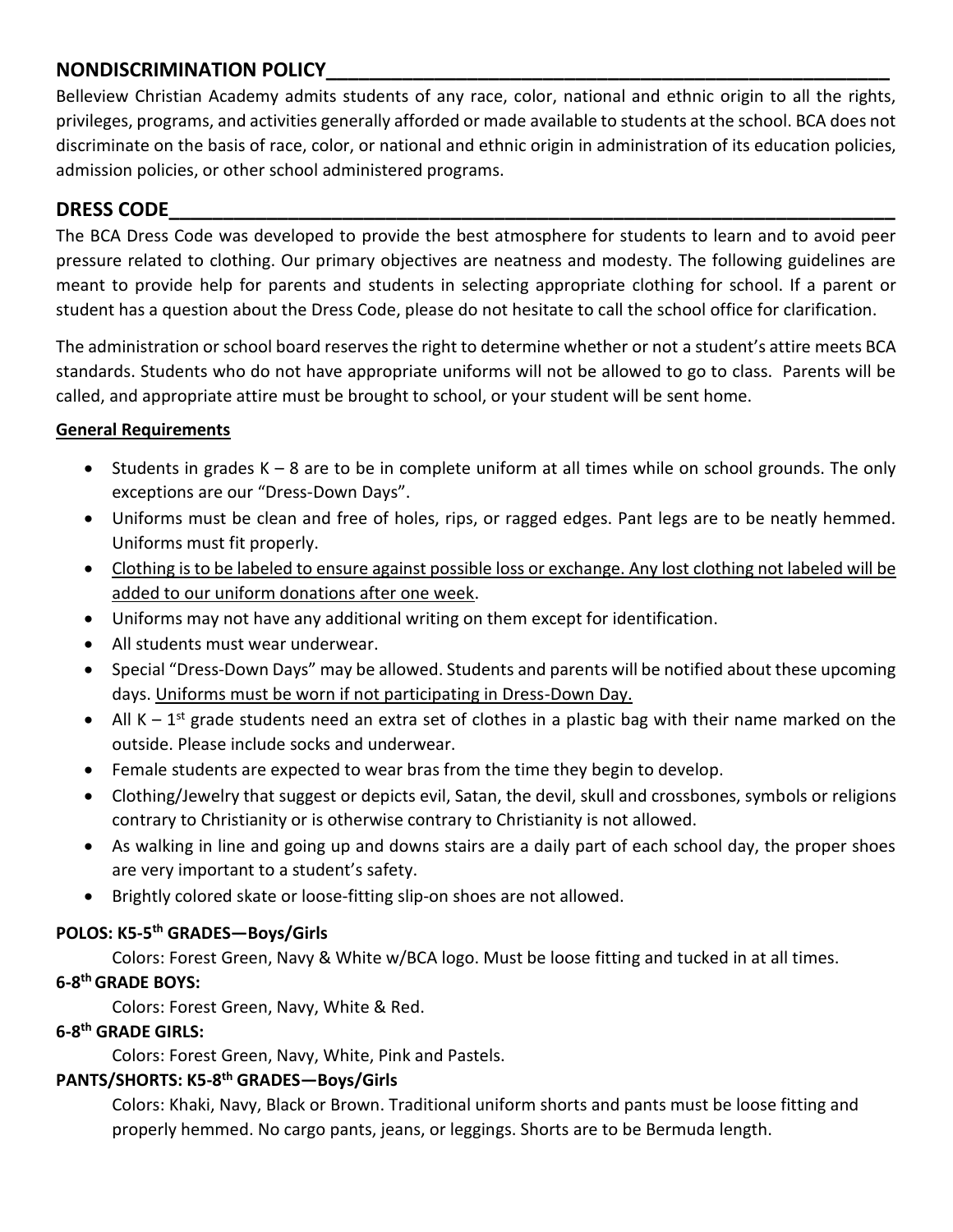### **SKORTS/SKIRTS: 4-8 th/JUMPERS: k5-3 rd GRADES—Girls**

Colors: Khaki, Navy, Black or Brown. Skirts and Skorts should be mid-thigh to knee length, loose fitting with shorts worn underneath. Leggings may be worn underneath during the winter months.

#### **BELTS: ALL GRADES**

Colors: Solid Navy, Black Khaki or Brown. Nor studded or multi-colored belts. If pants have belt loops a belt must be worn.

#### **SHOES: ALL GRADES**

Tennis shoes (of any color) must be worn at all times. No sandals, slip-ons (deck or skate), dance shoes, heels, boots, light-up, Heelys, flip-flops, Crocs or clogs.

#### **SWEATERS/JACKETS: ALL GRADES**

Colors: Navy, Forest Green or White w/BCA logo and must be a zip-up or button front. No pull over sweatshirts or hoodies.

**JEWELRY: Girls** may wear modest and tasteful jewelry. No Bracelets, beads, anklets, scarves, large hoop or multiple earrings, or large bows are allowed. **Boys** may wear watches only.

#### *Uniform items can be taken to our local embroiderer, Choice Awards.*

*\*Please consult your student handbook or call the school office if you have further questions concerning the dress code. A full copy of the BCA handbook will be mailed to you over the summer.*

# **DISCIPLINE\_\_\_\_\_\_\_\_\_\_\_\_\_\_\_\_\_\_\_\_\_\_\_\_\_\_\_\_\_\_\_\_\_\_\_\_\_\_\_\_\_\_\_\_\_\_\_\_\_\_\_\_\_\_\_\_\_\_\_\_\_\_\_\_\_\_\_\_**

*"…God disciplines us for our good, that we may share His holiness. For the moment all discipline seems painful rather than pleasant, but later it yields the peaceful fruit of righteousness to those who have been trained by* 

*it."*

#### Hebrews 12:10-11

The goal of Belleview Christian Academy is to provide the best possible learning environment in a Christian atmosphere. Believing that discipline is necessary for the welfare of the students as well as the entire school, each teacher is given the responsibility of enforcing classroom regulations in the manner which he/she feels is in accordance with school policy and in light of Christian principles of discipline as set forth in the scriptures. Since the teacher is responsible to maintain appropriate classroom behavior, it becomes necessary to correct any behavior that hinders the teacher or students in the classroom. Students are expected to abide by the Biblical principle, "Do unto others as you would have them do unto you."

*"But the fruit of the Spirit is love, joy, peace, patience, kindness, goodness, faithfulness, gentleness and selfcontrol; against such things there is no law."*

### Galatians 5:22-23

*Please contact the school office @ 352/245-6151 or email @ [stephanie@fbcbelleview.org](mailto:stephanie@fbcbelleview.org) or [school@fbcbelleview.org](mailto:school@fbcbelleview.org) to set up a tour of our school or if you have questions concerning enrollment.*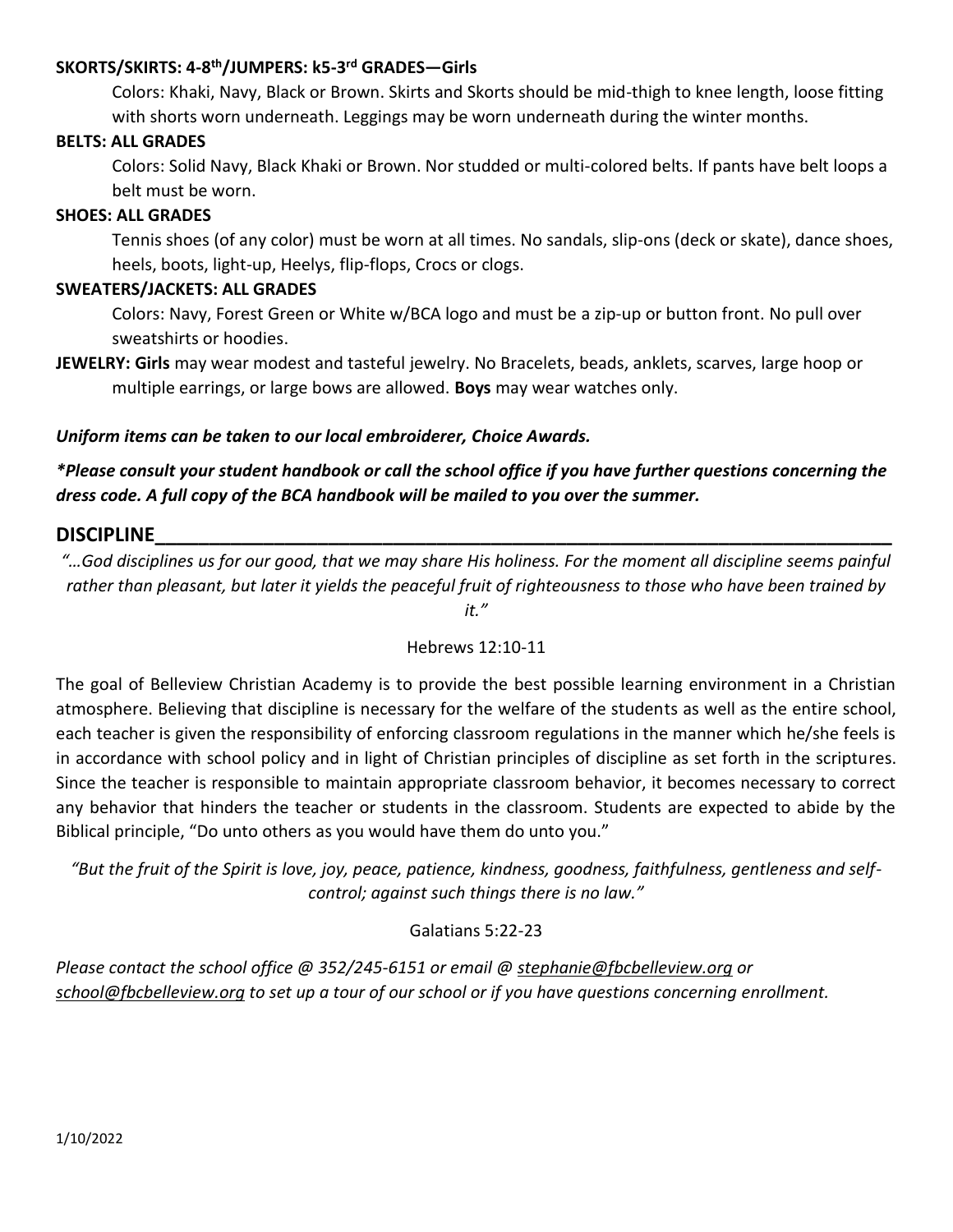6107 SE Agnew Road ● Belleview, Florida 34420 ● 352/245-6151 ● [www.bcaknights.com](http://www.bcaknights.com/)

# **Applicant Checklist**

Please consult the following checklist to be sure that all steps of your application have been completed. **This checklist is for your convenience. You do not need to return it.** If you have any questions, feel free to contact the school office.

| <b>Application for Admission</b>                                              | <b>Date Submitted</b>                                           |
|-------------------------------------------------------------------------------|-----------------------------------------------------------------|
| These steps must be completed before application will be considered:          |                                                                 |
| Complete all questionnaires, forms, references, and required student records. |                                                                 |
| Pay the nonrefundable application/registration fee of \$150.                  |                                                                 |
| <b>Required Documents</b>                                                     | <b>Date Submitted</b>                                           |
| Application/Registration fee paid                                             | <b>Records Request</b>                                          |
| <b>Emergency Form</b>                                                         | <b>Teacher Recommendation</b>                                   |
| Agreements                                                                    | <b>Principal Recommendation</b>                                 |
| Pastor/Youth Leader Recommendation                                            | <b>Parent Permission</b>                                        |
| <b>Health Forms</b>                                                           | Honor Code                                                      |
| Immunization                                                                  | $\Box$ Statement of Cooperation                                 |
| Copy of Social Security Card (Optional)                                       | <b>Extended Care Form</b>                                       |
| <b>Birth Certificate</b>                                                      | Student Testimony (6 <sup>th</sup> -8 <sup>th</sup> Grade Only) |
| <b>Report Card</b>                                                            |                                                                 |
|                                                                               |                                                                 |

□ Placement Testing/Student Interview **Date Scheduled** 

Once all documentation has been submitted and reviewed, placement testing, and student interview will be scheduled. The testing and interview sessions are held on specific days, and we try to accommodate each individual family. These are mandatory and may only be waived by the BCA Principal.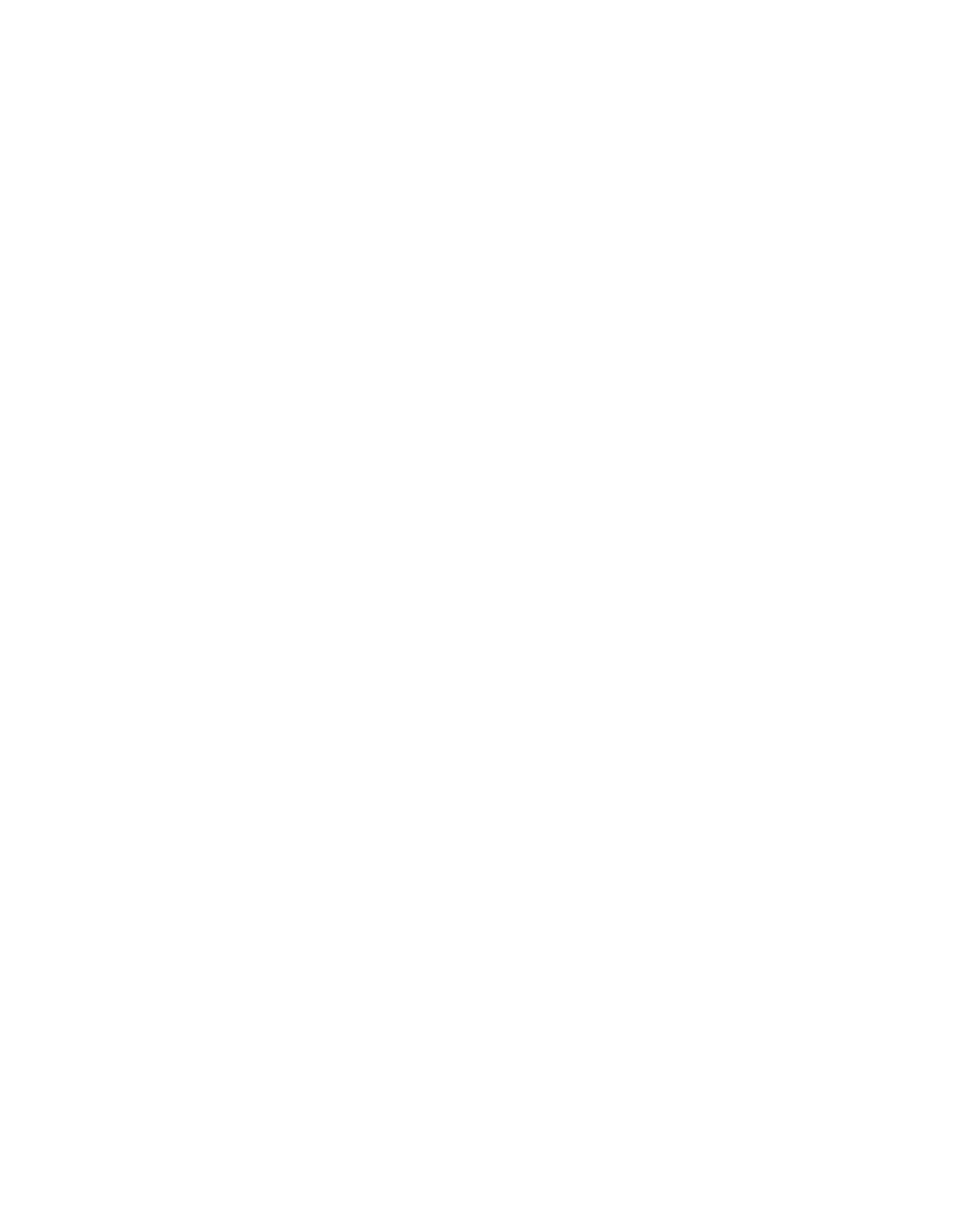6107 SE Agnew Road ● Belleview, Florida 34420 ● 352/245-6151 ● [www.bcaknights.com](http://www.bcaknights.com/)

| <b>Student Application for Admission</b>                                                                                                                                                                                             |                   |                                                    |                               |       |                        |
|--------------------------------------------------------------------------------------------------------------------------------------------------------------------------------------------------------------------------------------|-------------------|----------------------------------------------------|-------------------------------|-------|------------------------|
|                                                                                                                                                                                                                                      |                   |                                                    |                               |       |                        |
| Legal Name (Last)                                                                                                                                                                                                                    | First             |                                                    | Middle                        |       | Preferred              |
| Age (as of $9/1$ )                                                                                                                                                                                                                   | <b>Birth Date</b> |                                                    | <b>Social Security Number</b> |       | Primary Phone          |
| <b>Address</b>                                                                                                                                                                                                                       |                   | City                                               |                               | State | Zip                    |
| Student's Current Grade Level_______________ Applying for Grade Level___________                                                                                                                                                     |                   |                                                    |                               | Male  | Female                 |
|                                                                                                                                                                                                                                      |                   |                                                    |                               |       |                        |
|                                                                                                                                                                                                                                      |                   |                                                    |                               |       |                        |
| $\Box$ Together<br>Parents are:                                                                                                                                                                                                      | $\Box$ Separated  | Divorced                                           | $\Box$ Mother Deceased        |       | <b>Father Deceased</b> |
|                                                                                                                                                                                                                                      |                   |                                                    |                               |       |                        |
| Student lives with:                                                                                                                                                                                                                  | Mother and Father |                                                    | Mother only                   |       | Father only            |
| *All legal documents defining custody and visitation must be on file at Belleview Christian Academy.                                                                                                                                 |                   | Mother and Stepfather $\Box$ Father and Stepmother |                               |       | Guardians              |
| Home Address and the state of the state of the state of the state of the state of the state of the state of the state of the state of the state of the state of the state of the state of the state of the state of the state        |                   |                                                    |                               |       |                        |
| Phone $($ $)$                                                                                                                                                                                                                        | Street            |                                                    | City                          | State | Zip Code               |
| Home                                                                                                                                                                                                                                 |                   | Cell                                               |                               |       |                        |
| E-mail <b>E-mail E-mail E-mail E-mail E-mail</b>                                                                                                                                                                                     |                   |                                                    |                               |       |                        |
| Place of Business                                                                                                                                                                                                                    |                   |                                                    | <b>Business Phone</b>         |       |                        |
|                                                                                                                                                                                                                                      |                   |                                                    |                               |       |                        |
|                                                                                                                                                                                                                                      | Street            |                                                    | City                          | State | Zip Code               |
|                                                                                                                                                                                                                                      |                   |                                                    |                               |       |                        |
| Home                                                                                                                                                                                                                                 |                   | Cell                                               |                               |       |                        |
| Place of Business <b>Contract Contract Contract Contract Contract Contract Contract Contract Contract Contract Contract Contract Contract Contract Contract Contract Contract Contract Contract Contract Contract Contract Contr</b> |                   |                                                    |                               |       |                        |
| List other persons permitted to remove child and/or be notified in case of illness or accident (other than parents):                                                                                                                 |                   |                                                    |                               |       |                        |
|                                                                                                                                                                                                                                      |                   |                                                    |                               |       |                        |
|                                                                                                                                                                                                                                      |                   |                                                    |                               |       |                        |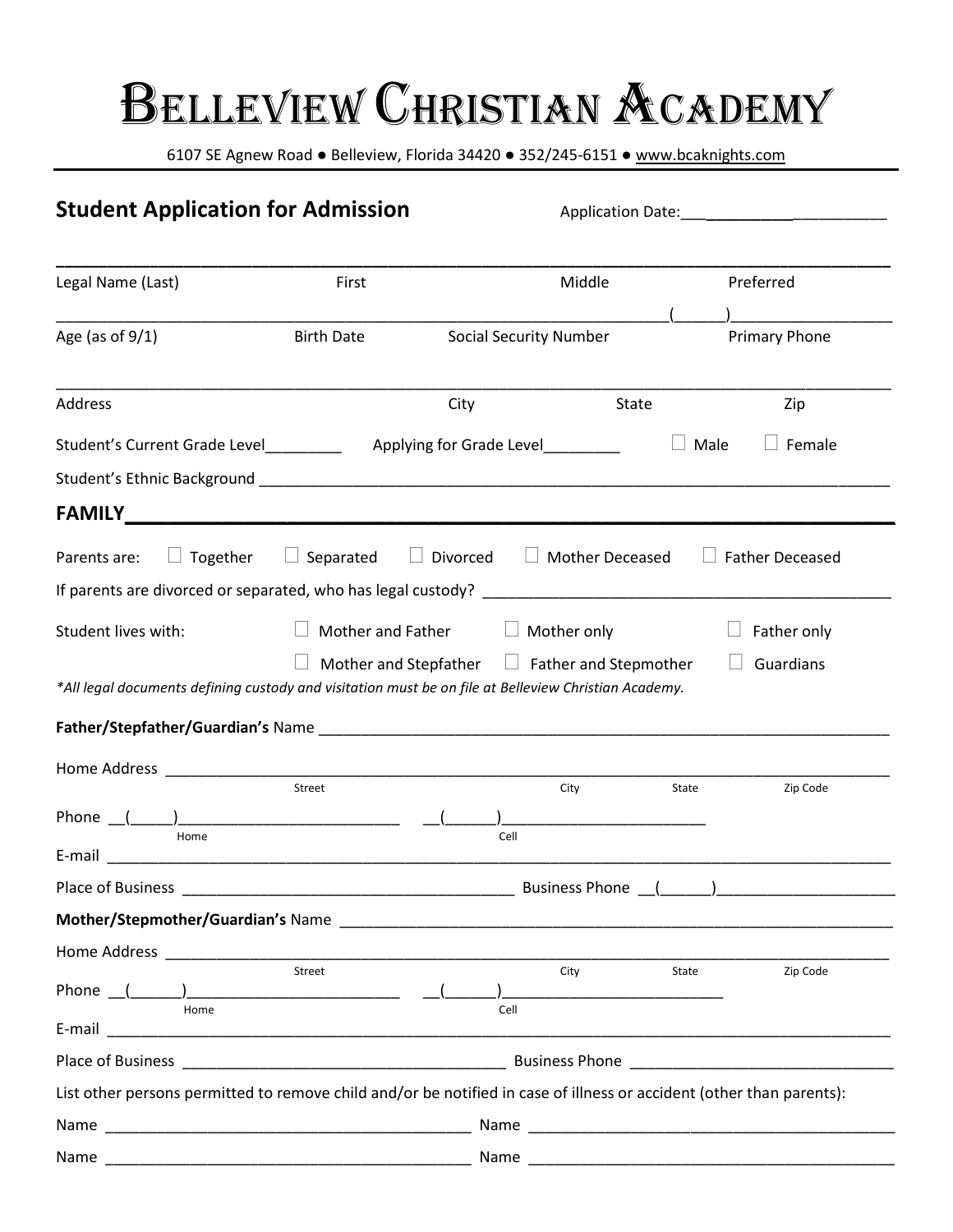| Do you have other children registered at or applying to BCA?                                                                           |            |              | Yes                                                      | No                                                               |
|----------------------------------------------------------------------------------------------------------------------------------------|------------|--------------|----------------------------------------------------------|------------------------------------------------------------------|
|                                                                                                                                        |            |              |                                                          |                                                                  |
|                                                                                                                                        |            |              |                                                          |                                                                  |
| List the current and previous school(s) attended, student's GPA, dates, and reason for leaving.                                        |            |              |                                                          |                                                                  |
| <b>Name of School</b>                                                                                                                  | <b>GPA</b> | <b>Dates</b> | <b>Reason for Leaving</b>                                | <u> 1989 - Andrea Stadt Britain, amerikansk politik (* 1908)</u> |
|                                                                                                                                        |            |              |                                                          |                                                                  |
| Does the student want to attend BCA?                                                                                                   | $\Box$ Yes |              | No                                                       |                                                                  |
| Is the student willing to abide by the rules of proper student conduct?                                                                |            |              | $\Box$ Yes                                               | No                                                               |
| The student's grades have been<br>Has the student failed any class? If yes, please list what class. __________________________________ |            |              | $\Box$ Above Average $\Box$ Average $\Box$ Below Average |                                                                  |
| Has the student repeated any grade? $\Box$ Yes $\Box$ No If yes, please list what grade.                                               |            |              |                                                          |                                                                  |
| Does the student exhibit any emotional or disciplinary problems?                                                                       |            |              | $\Box$ Yes                                               | No<br>If yes, please explain.                                    |
| Has the student been suspended, expelled, or withdrawn from any school? $\Box$ Yes $\Box$ No If yes, please explain.                   |            |              |                                                          |                                                                  |
|                                                                                                                                        |            |              |                                                          |                                                                  |
|                                                                                                                                        |            |              |                                                          |                                                                  |
| Does your child have a personal relationship with Jesus Christ?                                                                        |            |              | $\Box$ Yes                                               | No.                                                              |

# **STATEMENT OF COOPERATION**

In making application for my child, it is my desire to have him/her complete the 2022-2023 school year. It is also my understanding that the policy of the school is to make no refunds on registration or book fees and that I will be responsible for paying a \$500 fee for early withdrawal. I also give permission for my child to take part in all school activities, including sports and school-sponsored trips away from the school premises, and I absolve the school from liability to me or my child because of any injury to my child at school or during any school activity.

\_\_\_\_\_\_\_\_\_\_\_\_\_\_\_\_\_\_\_\_\_\_\_\_\_\_\_\_\_\_\_\_\_\_\_\_\_\_\_\_\_\_\_\_\_\_\_\_\_ \_\_\_\_\_\_\_\_\_\_\_\_\_\_\_\_\_\_\_\_\_\_\_\_\_\_\_\_\_\_\_\_\_\_\_\_\_\_\_\_\_\_\_\_\_\_\_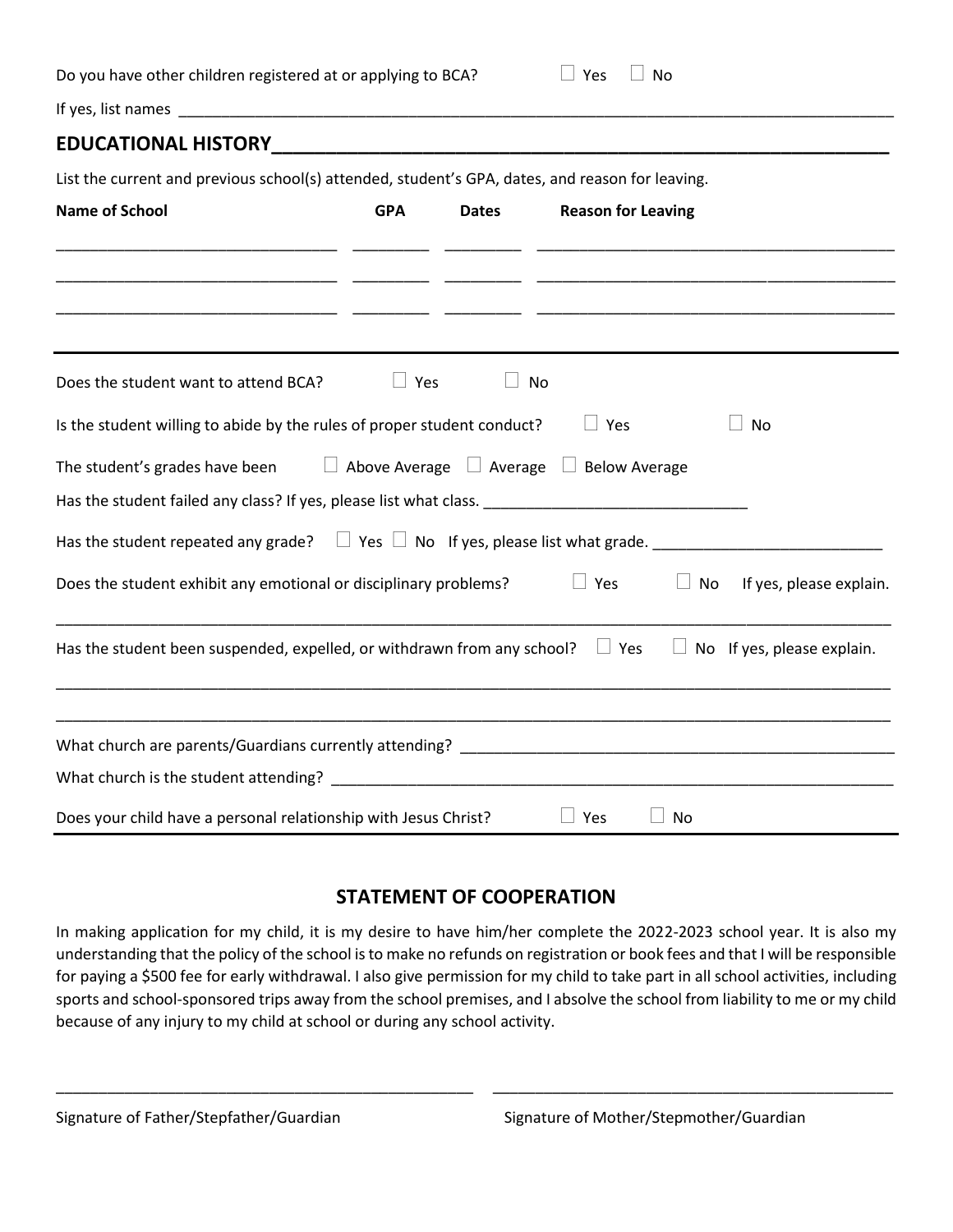6107 SE Agnew Road ● Belleview, Florida 34420 ● 352/245-6151 ● [www.bcaknights.com](http://www.bcaknights.com/)

# **AGREEMENTS/2022-2023 SCHOOL YEAR**

Please read, initial, and sign the following agreements. These agreements support the health and welfare of Belleview Christian Academy (BCA) and assists in the overall quality of the academic program that is offered. They are listed to ensure all parties are clearly informed as to their responsibilities. As a condition of enrollment, families are committing to observe the following Agreements:

#### \_\_\_\_\_\_\_\_ *Registration Refund Agreement*

 Initial The Registration Fee must accompany the Registration Form. Because supplies are ordered, and personnel are hired on registration numbers; it is a hardship on BCA to accommodate late withdrawals by issuing registration refunds. Therefore, fees are non-refundable.

#### \_\_\_\_\_\_\_\_ *Payment Agreement*

 Initial Parents enrolling a child are responsible for payment of all tuition, fees, and related costs. Any financial arrangements made between a parent and a third party concerning the payment of fees, extended care costs, and tuition are the private concerns of the parent(s) and does not involve BCA. BCA is not responsible to collect any delinquent fees from a non-custodial parent, relative, or a benefactor who does not have a written agreement with BCA. Unless there is a court order (on file with BCA) holding another party responsible for payment of tuition, fees, or costs, the enrolling parent will be held responsible for any unpaid tuition, fees, or costs. Unpaid fees prohibit future admissions, and the release of report cards and transcripts.

> *Please note:* The tuition rate is an annual fee based on being enrolled for 180 days. Students enrolled after the beginning of the school year and/or withdrawn before the conclusion of the school year, will be responsible for the full monthly tuition payment.

 In the event of withdrawal from BCA, in order to receive student records promptly, all outstanding balances must be paid by cashier's check or cash. If you wish to pay by another method, your student's records will be available upon final clearance of funds through BCA's bank account.

 Once a parent/guardian enrolls a child, they are agreeing to pay all tuition, fees, and school-related costs in a punctual manner. Tuition is due by the  $1<sup>st</sup>$  school day of the month with a late fee of \$10 assessed after the 10<sup>th</sup>. Banking information can be provided for you to set of direct deposit or bank check.

> Students with delinquent accounts over 30 days can be suspended from attending school until their account is brought up to date. BCA will not make any special arrangements regarding the student's school assignments during a time of restriction. Once the balance is paid, and the student returns to school, makeup work will depend on the discretion of the teacher, and where in the grading period the restriction occurs. No doubt, restrictions will adversely affect a student's grades.

#### \_\_\_\_\_\_\_\_ *Full-Year Enrollment*

 Initial With enrollment comes the understanding for the parent that they will commit to the full school year. Their child's placement may mean others (and tuition revenue) were turned away. Failing to complete the year seriously affects BCA's budget.

#### \_\_\_\_\_\_\_\_ *Withdrawal Agreement*

 Initial On the occasion of a student's withdrawal from BCA at the direction of a parent, for any reason, the parent will be responsible for a withdrawal fee of \$500 per student, with no exceptions. This is including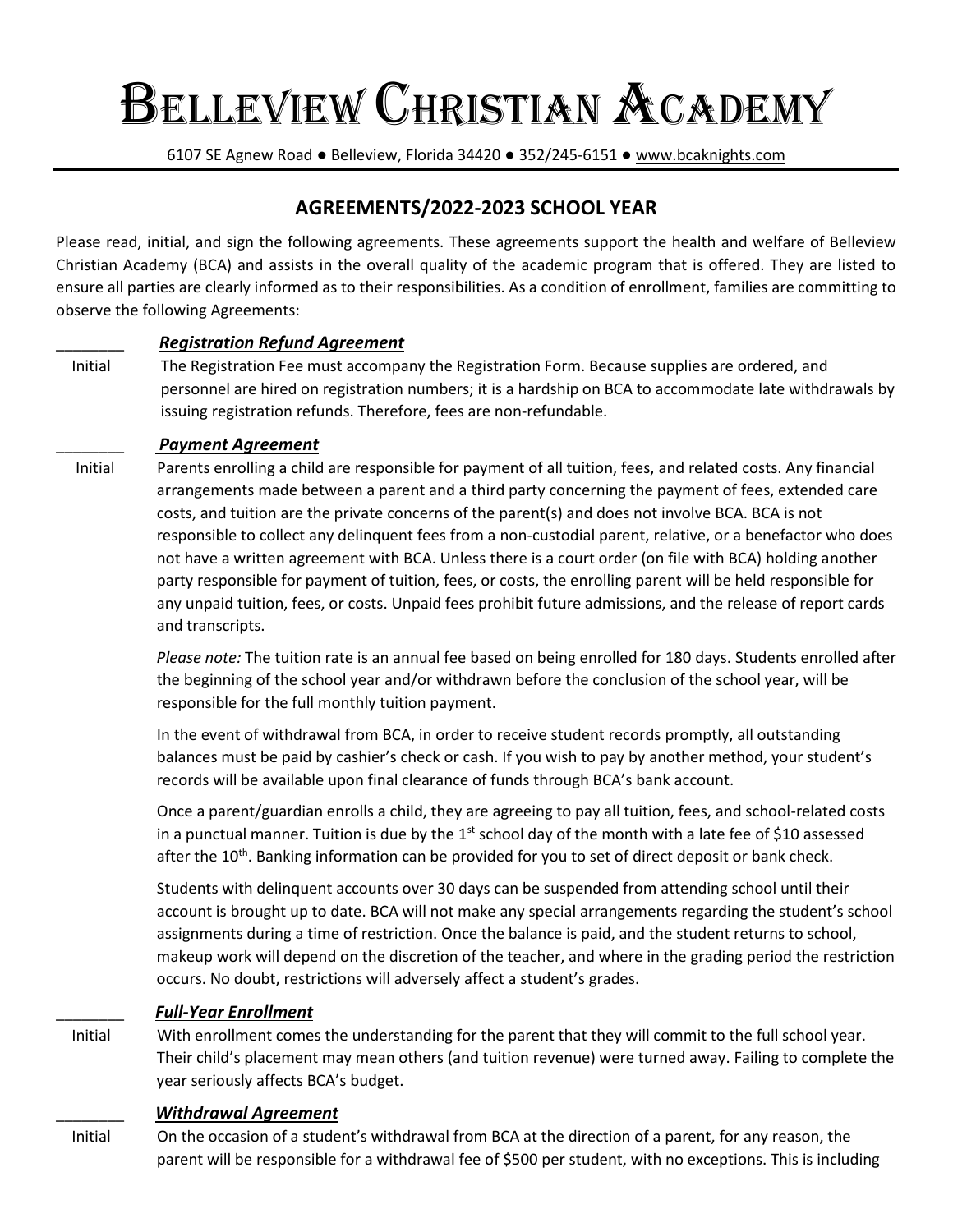students on state scholarships. The ordering of supplies and hiring of faculty and staff is budgeted each year according to enrollment figures and tuition projections. BCA plans for and commits to meeting the educational needs of each student. Withdrawals adversely affect the budget projections set for each student. Withdrawal fees allow BCA to recoup promised revenues and process replacement students.

#### \_\_\_\_\_\_\_\_ *Internet and Network Access Agreement*

 Initial BCA students may use computer Internet services. While BCA uses filters to block obscene and immoral web sites, it is difficult to block every objectionable site. Students may have their Internet privileges suspended or revoked for inappropriate Internet use. Further discipline or possible legal action may ensue for particularly egregious activities. BCA is not responsible for any claims of damages that may arise from unauthorized or improper use of the Internet or network systems. Student use of the Internet is approved for BCA curriculum only. Personal use is strictly forbidden (i.e., email, instant messaging, social networking, etc.).

#### \_\_\_\_\_\_\_\_ *Christian Lifestyle Policy*

 Initial As a Christian discipleship school, BCA is dedicated to teaching its students that consecrated living is a 24 hour lifestyle. Students are to understand that living conflicting lifestyles is contrary to scriptural principles and the vision of BCA. Students should respect spirit-led living by agreeing to devote efforts toward sexual purity, as defined biblically, in actions, conduct, speech, habits, viewing, and interactions with others. Additionally, students should refrain from consuming alcohol and tobacco, as well as e-cigarette/vaping devices and materials, marijuana, and other drugs. Students agree to neither possess nor provide them to others. *(Romans 1:24-25; Leviticus 20:13; Romans 12:1-2; 1 Thessalonians 4:1-7)*

#### \_\_\_\_\_\_\_\_ *Medical Attention Agreement*

 Initial Belleview Christian Academy, or their employee or agent(s), will not assume liability for students injured while participating in an athletic after-school event or other activities during the school day. Parents must assume this responsibility and have adequate medical insurance to cover such injuries. BCA will not be responsible for the costs of insurance deductibles.

> BCA, employee or chaperone/driver will not be held responsible for injuries to students incurred during the transportation of students involved in school activities, or injuries while on field trips. Students may travel in a privately-owned vehicle to and from events. The route to and from events may vary depending on traffic, stopping for food, stopping for gas, and other unforeseen issues.

> When a student needs emergency medical attention, BCA will call 911 then the parent. Otherwise, parents will be notified first in non-emergency situations. At the discretion of a BCA official at the scene (whether at BCA, away-game sporting events, or field trips), 911 will be called when emergencies occur. BCA will not be held responsible for any cost incurred from emergency treatment (i.e., ambulance and fire rescue service, etc.). These costs will be the responsibility of the parent(s).

 Permission is granted by the parent(s)/guardian for medical procedures performed by licensed medical personnel (i.e., ambulance personnel). Permission is granted by parents for BCA staff to perform CPR, or basic first aid to stabilize a student before an EMT arrives. Parents are contacted when serious accidents occur, or blood is present. Emergency numbers must be on file with the BCA office and Extended Care.

I have read and will honor the *Registration Refund, Payment, Full-Year Enrollment, Withdrawal, Internet and Network Access, Christian Lifestyle Policy, and Medical Attention Agreements* and all policies and procedures of BCA.

\_\_\_\_\_\_\_\_\_\_\_\_\_\_\_\_\_\_\_\_\_\_\_\_\_ \_\_\_\_\_\_\_\_\_\_\_\_\_\_\_\_\_\_\_\_\_\_\_\_\_\_ \_\_\_\_\_\_\_\_\_\_\_\_\_\_\_\_\_\_\_\_\_\_\_\_\_\_ \_\_\_\_\_\_\_\_\_\_\_\_\_\_

List other children's names: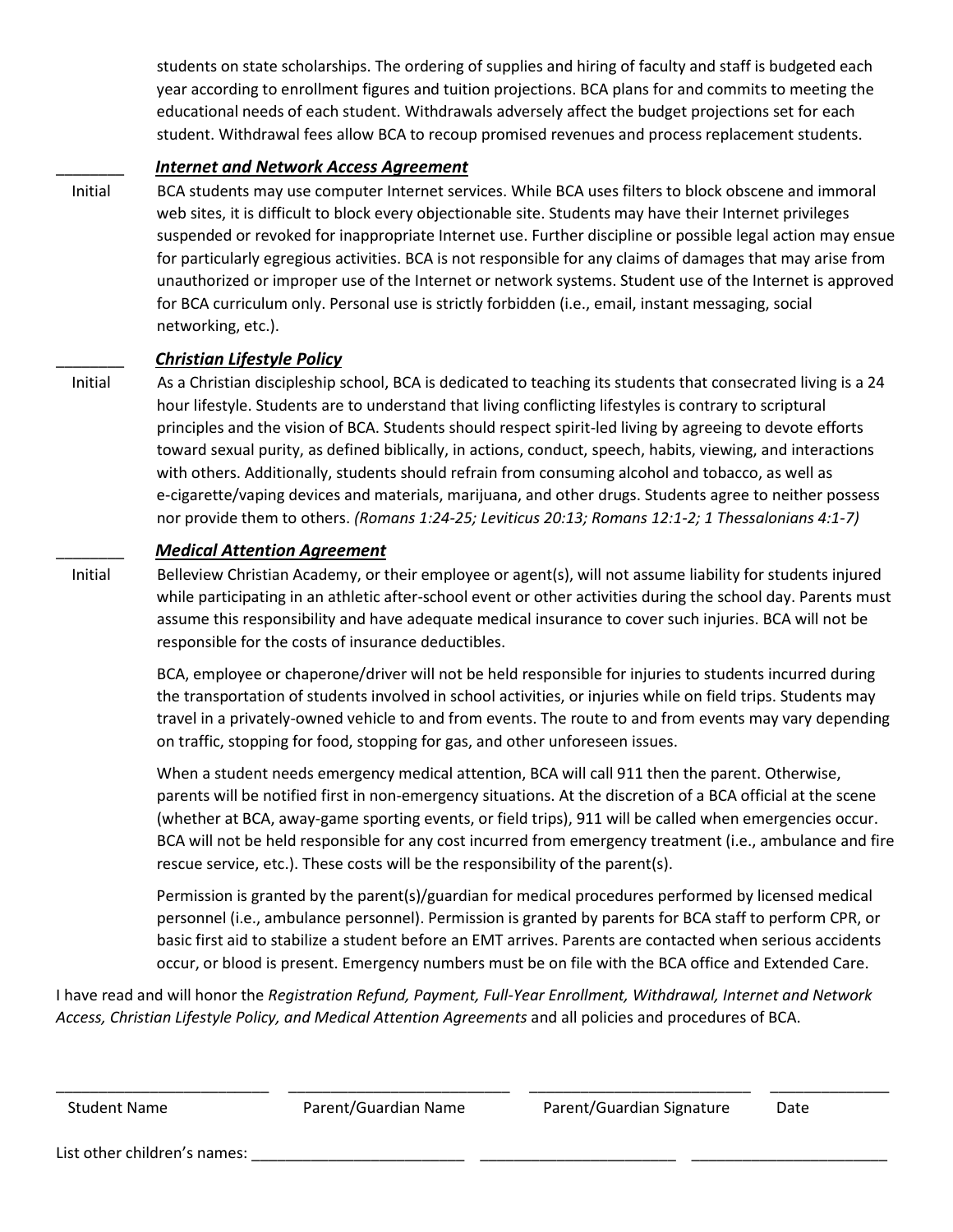6107 SE Agnew Road ● Belleview, Florida 34420 ● 352/245-6151 ● [www.bcaknights.com](http://www.bcaknights.com/)

# **PARENT PERMISSION FORM**

\_\_\_\_\_\_\_\_\_\_\_\_\_\_\_\_\_\_\_\_\_\_\_\_ \_\_\_\_\_\_\_\_\_\_\_\_\_\_\_\_\_\_\_\_\_\_\_\_\_\_ \_\_\_\_\_\_\_\_\_\_\_\_\_\_\_\_\_\_\_\_\_\_\_\_\_\_\_ \_\_\_\_\_\_\_\_\_\_\_\_\_\_

Student's Last Name Student's First Name Parent/Guardian Phone # Grade

#### **PARENT/LEGAL GUARDIAN: PLEASE INITIAL NEXT TO EACH APPROPRIATE SECTION BELOW**

#### **HONOR CODE**

My child ("the Student") and I, the parent or legal guardian of the Student, have read and understand the Honor Code (see attached) and agree to uphold it at school and away from school, at all times.

**Please Initial:**

YES, we agree with and will always uphold the Honor Code.

#### **PUBLICATION/TALENT RELEASE**

During academic and extracurricular programs, Belleview Christian Academy ("BCA") sometimes takes photographs or makes video or audio recordings (collectively, "photos and recordings") of BCA students, for use in connection with various presentations and print, media, and website publications, including, but not limited to, advertising for BCA, church or other venues. These photos and recordings are exclusive property of BCA and do not entitle a parent or child to compensation or remuneration for individual participation. After publication of photos and recordings via print, media or Internet, BCA is not able to prevent others from copying the materials and subsequently altering or republishing them without consent and it is therefore not liable for any such unauthorized usage.

#### **Please Initial 1 option:**

**YES**, I authorize BCA to use the photos and recordings of the Student and myself in the manner stated above, and I release and indemnify BCA, First Baptist Church/Belleview, and its representatives, officers, agents, employees and volunteers from any and all liability, claims and causes of action, arising out of the use of the photos and recordings.

NO, I do not authorize BCA to use photos and recordings of the Student or myself for any reason.

#### **SECURITY CAMERAS**

Our campus is under 24-hour surveillance using cameras mounted in the classrooms as well as the interior and exterior hallways and roadways. The recordings can only be accessed by administration and our tech team and are in place for your student's safety. There is no audio portion of these recordings.

#### **INTERNET AGREEMENT**

I have received information, as noted in the Agreement Form, regarding the acceptable use of the Internet for students at BCA. I agree that the Student will abide by the terms and conditions of the agreement. I understand that the use of the Internet is a privilege, not a right, and that if a violation is committed, access privileges may be revoked and disciplinary action, including suspension or expulsion, may result. Furthermore, I understand that any violation of the regulations is unethical and may constitute a criminal offense, which can result in the appropriate legal action being taken.

#### **Please Initial:**

**YES**, my child may use the Internet at school.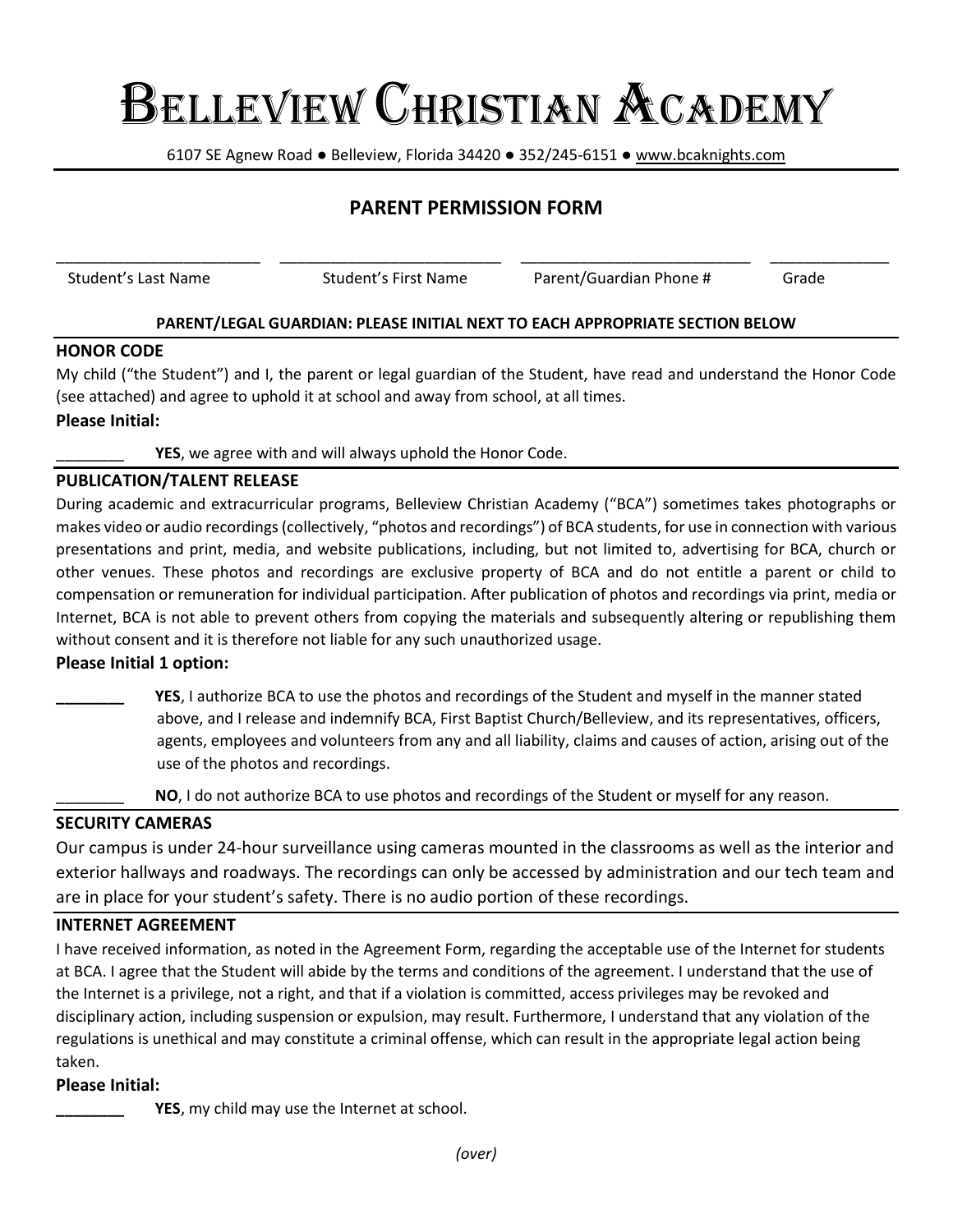| have read and agree to abide by the BCA Internet Usage Policy. |      |                                   |      |
|----------------------------------------------------------------|------|-----------------------------------|------|
| (Student's Signature)                                          |      |                                   |      |
|                                                                |      |                                   |      |
| Father/Legal Guardian's Signature                              | Date | Mother/Legal Guardian's Signature | Date |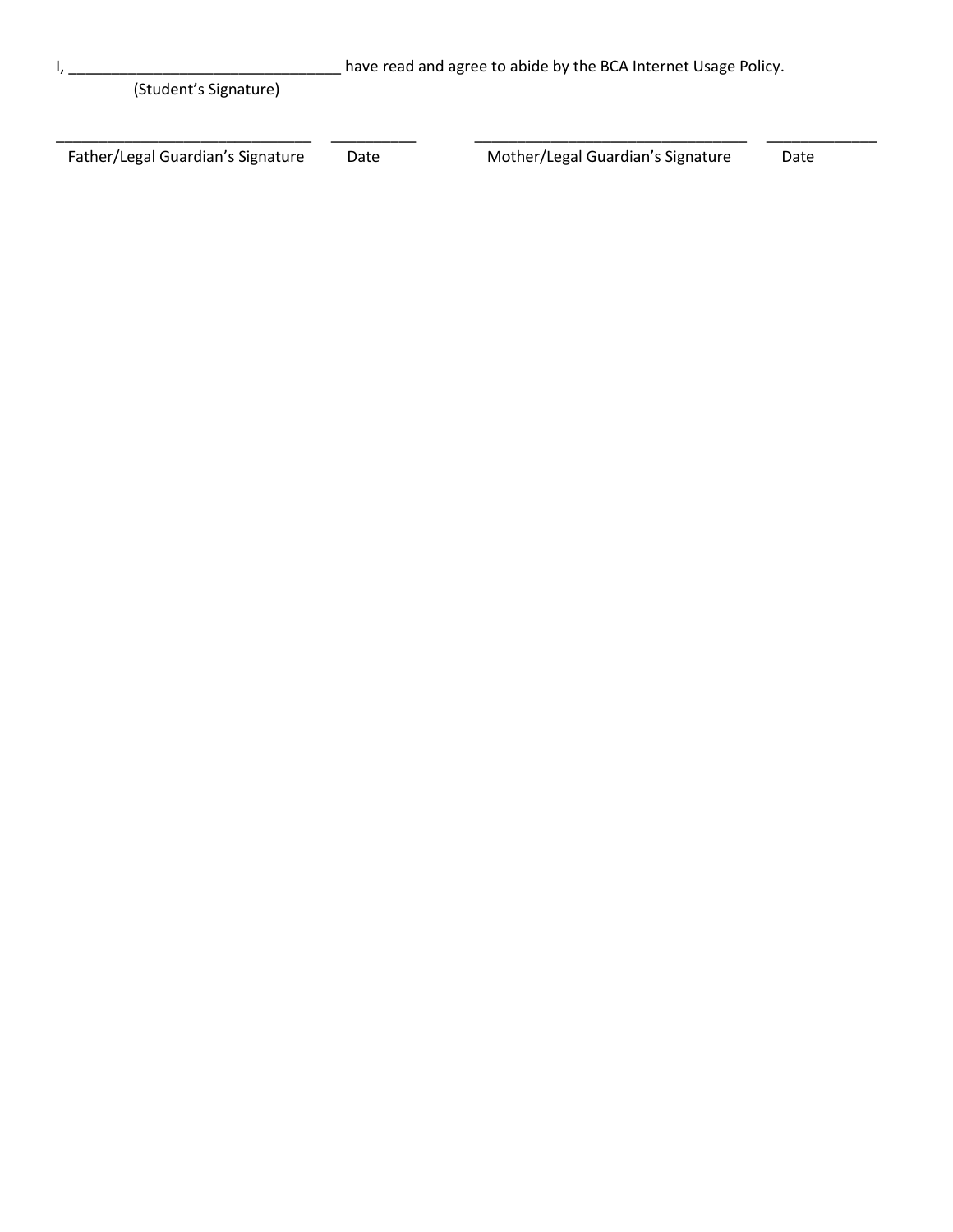6107 SE Agnew Road ● Belleview, Florida 34420 ● 352/245-6151 ● [www.bcaknights.com](http://www.bcaknights.com/)

# **HONOR CODE/2022-2023 SCHOOL YEAR**

A successful learning process is undergirded by a code of proper conduct. Belleview Christian Academy (BCA) has established a code of biblical standards with which our student body is required to comply. These standards nurture a Christ-like attitude of respect, obedience, self-discipline, kindness, and honor.

These principles must always be adhered to—on campus and off campus. Poor conduct by our students, wherever it occurs, reflects badly on the Academy. Each BCA student is required to abide by the following Honor Code.

#### **Respect People**

We believe the best way possible to live an effective Christian life is to have God's power released in our daily living. The resulting action will allow us to see people as God sees them; made in His image and created for a purpose. Therefore, I will:

- **Respect Authority**—Whether on campus or off, I will obey those in authority the first time, pay attention, and will treat them with the honor they deserve.
- **Respect my Classmates**—Show kindness and love to my fellow classmates and never intentionally hurt them with words or actions. When hurt is caused, I will seek to restore the relationship.
- **Respect Myself**—I will speak the truth and will conduct myself in a manner that brings honor to myself, my school, and ultimately God. I will give 100% of my effort to perform a task with excellence.
- **Respect my Commitments**—I will fulfill my student contracts in all athletic and non-athletic extracurricular activities and understand that failure to honor these commitments may result in immediate dismissal.
- **Respect Athletics**—I will not violate any FHSAA rules that prohibit recruiting or influencing for athletic purposes and understand that violation of these rules will result in immediate dismissal from BCA.
- **Respect Spirit-Led Living***—(Romans 1:24-25; Leviticus 20:13, Romans 8:14-15, Romans 12:1-2, 1 Thessalonians 4:1-7)*
	- $\circ$  I agree to devote my efforts toward sexual purity, as defined biblically, in my actions, conduct, speech, habits, viewing, and interactions with others.
	- o I agree to refrain from consuming/using alcohol and tobacco, as well as e-cigarette/vaping devices and materials, marijuana, and other drugs, and I agree not to possess nor to provide them to others.

### **Respect Property**

We believe that everything good comes from God, that He is the Creator and the Owner, and we are the stewards of what He has given us. He has assigned us as managers of our time, talents, and treasures. We recognize that the principle of stewardship in the Bible is a lifestyle for Christians. Stewardship teaches us to be grateful for who God is, what He has done, and what He will continually do for us.

- I will preserve and protect the environment and culture of BCA.
- I will value and treat Academy property with care through cleanliness and nondestructive behavior.
- I will take ownership of my actions to help me grow into a mature Christian. Spiritual, emotional, intellectual, and physical growth are an integral part of the mission and culture of BCA.

I agree to diligently uphold this Agreement for the full twelve months of the year, at school, at school activities, and outside of school.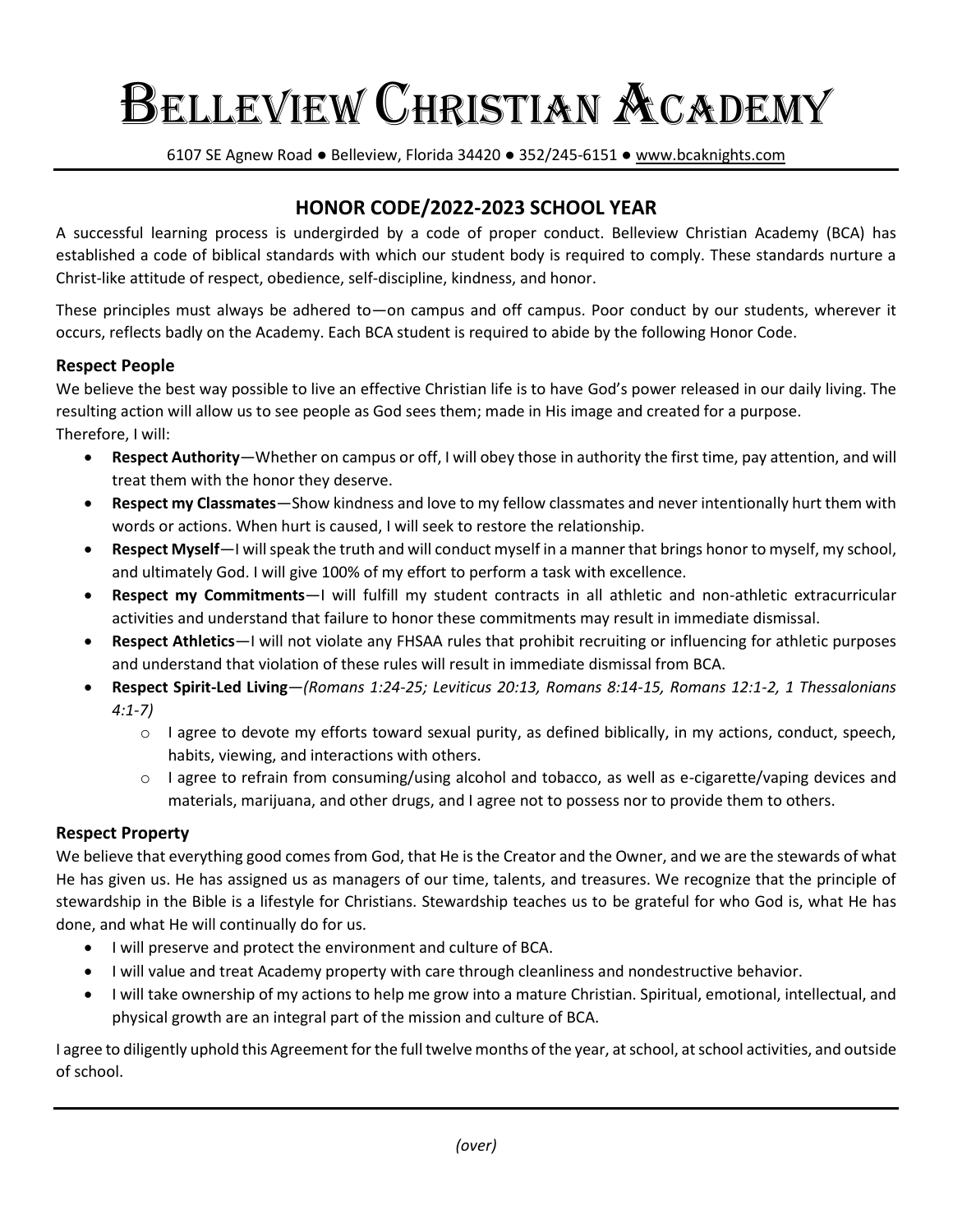### **Statement of Agreement**

As a student of BCA, I agree to abide by the BCA Honor Code and all principles of proper conduct held by BCA. Not doing so will result in disciplinary action and possible expulsion.

| Name           | Grade | Date |
|----------------|-------|------|
| Name (sibling) | Grade | Date |
| Name (sibling) | Grade | Date |

**This signed Statement of Agreement will be kept in the student's permanent file.**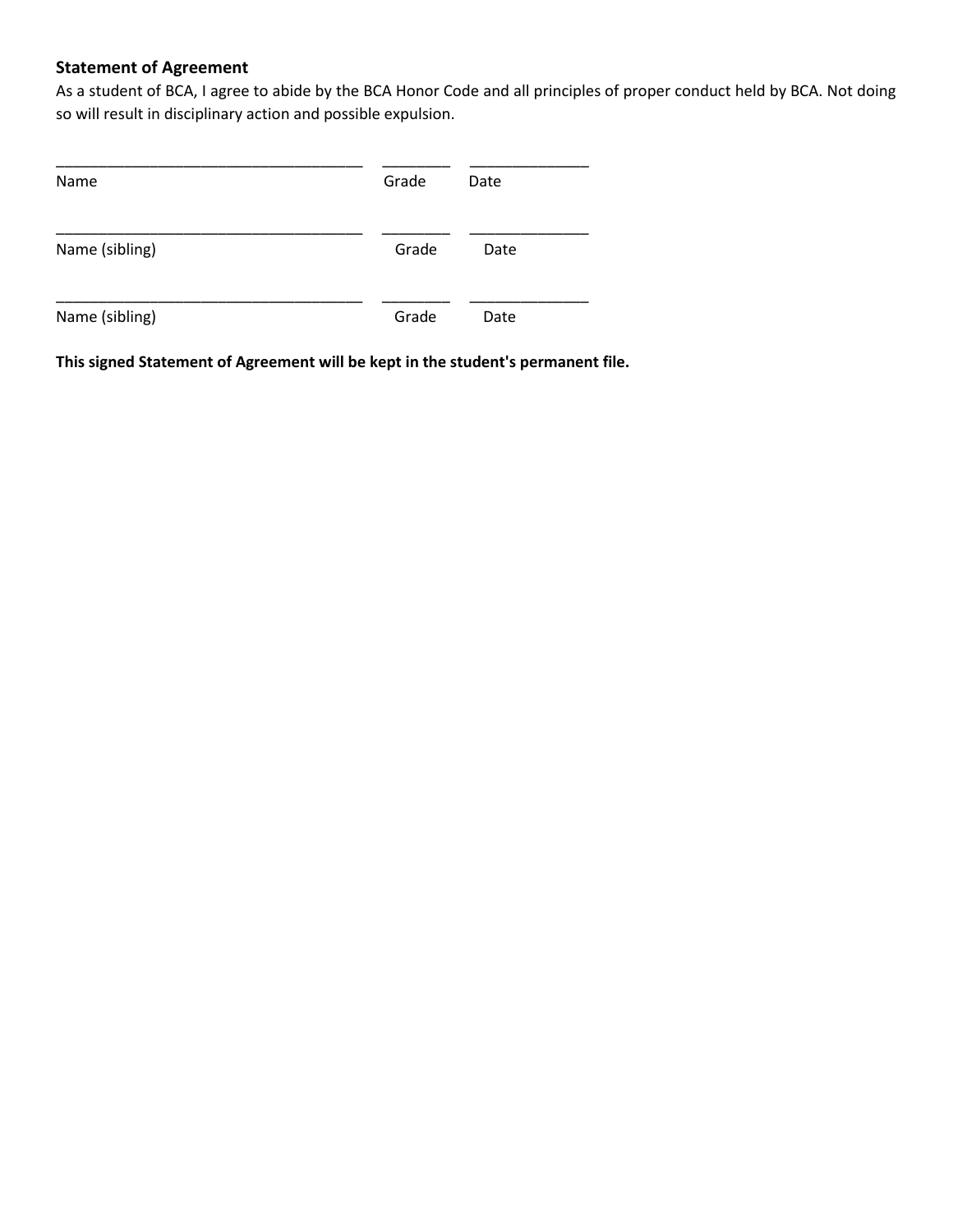6107 SE Agnew Road ● Belleview, Florida 34420 ● 352/245-6151 ● [www.bcaknights.com](http://www.bcaknights.com/)

# **STATEMENT OF COOPERATION**

It is my understanding that the policy for the school is to make no refunds on registration fees.

I give Belleview Christian Academy permission for my child to take part in all school activities, including bus trips, sports activities, and school-sponsored trips away from the school grounds. I absolve the school from liability to me or my child because of any injury to my child at school or during any school activity.

I agree that due to the beliefs held by First Baptist Church/Belleview and Belleview Christian Academy regarding marriage between a man and a woman, enrollment for children of a same-sex union will be denied.

I also believe that discipline is necessary for the welfare of each student, as well as for the entire school. I give permission for my child's teacher and/or other agent of the school to make and enforce classroom regulations in a manner consistent with Christian principles and discipline as set forth in the Parent and Student Handbook.

I further agree to hold the school and its agents harmless for any liability to my child or any guardian or parent thereof because of any claims on behalf of my child against the school or any agent thereof because of injury to my child.

Should legal action, for any reason, be taken against Belleview Christian Academy or any employee or agent thereof, on my child's behalf and the school or its agent not be found at fault, I agree to pay any attorney fees, court fees, damages or other costs that Belleview Christian Academy or its agents should incur to defend itself against such action. This Statement of Cooperation will be in effect from the date of signing forward, regardless if the student(s) is currently enrolled or not.

I understand that should my marital status change that it's my responsibility to have a corrected Statement of Cooperation signed and updated and delivered to Belleview Christian Academy. Belleview Christian Academy admits students of any race, color, and national or ethnic origin.

List names and grades of children in Belleview Christian Academy:

| Name                      | Grade | Name                | Grade |
|---------------------------|-------|---------------------|-------|
| Name                      | Grade | Name                | Grade |
| Father's Signature*       | Date  | Mother's Signature* | Date  |
| Sole Guardian's Signature | Date  |                     |       |

\*Please Note: If applicable, both Parents must sign.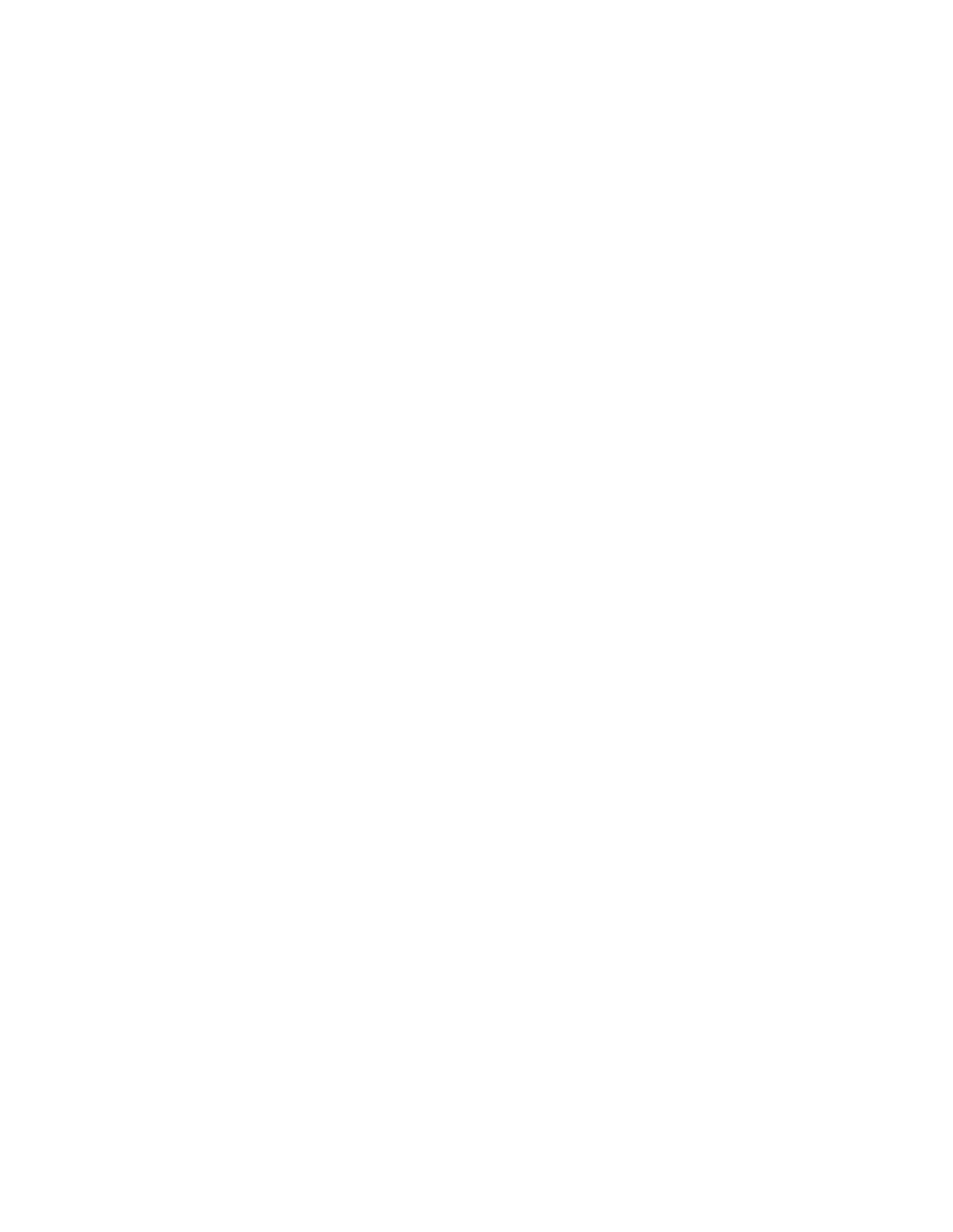6107 SE Agnew Road ● Belleview, Florida 34420 ● 352/245-6151 ● [www.bcaknights.com](http://www.bcaknights.com/)

| <b>Extended Care Form</b>                                                                                              |  |  |  |
|------------------------------------------------------------------------------------------------------------------------|--|--|--|
| Complete this form only if you are requesting registration into the monthly program.                                   |  |  |  |
|                                                                                                                        |  |  |  |
|                                                                                                                        |  |  |  |
| Check all that apply. Please be aware of the time and cost of Extended Care as listed in the Financial Handbook.       |  |  |  |
| $\Box$ EarlyCare (6:45-7:45) $\Box$ MiddleCare (11:45-3) $\Box$ ExtendedCare (11:45-5:45) $\Box$ AfterCare (3:00-5:45) |  |  |  |
|                                                                                                                        |  |  |  |
|                                                                                                                        |  |  |  |
|                                                                                                                        |  |  |  |
|                                                                                                                        |  |  |  |
|                                                                                                                        |  |  |  |
|                                                                                                                        |  |  |  |
|                                                                                                                        |  |  |  |
|                                                                                                                        |  |  |  |
| List other persons authorized to pick up your child from After Care (other than parents) if you cannot be reached. *   |  |  |  |
|                                                                                                                        |  |  |  |
|                                                                                                                        |  |  |  |
|                                                                                                                        |  |  |  |
|                                                                                                                        |  |  |  |
| *No one under 18 years of age will be allowed to pick up your child from After Care.                                   |  |  |  |

#### **IMPORTANT INFORMATION**

**If you are legally separated or divorced, and your ex-spouse is legally prohibited from seeing or removing your child from school, our office must have a certified copy of the court order of Final Judgement.**

| Name of Ex-spouse                                                                                              |  |
|----------------------------------------------------------------------------------------------------------------|--|
| My ex-spouse is legally prohibited from seeing and/or removing my child from the Academy. $\Box$ YES $\Box$ NO |  |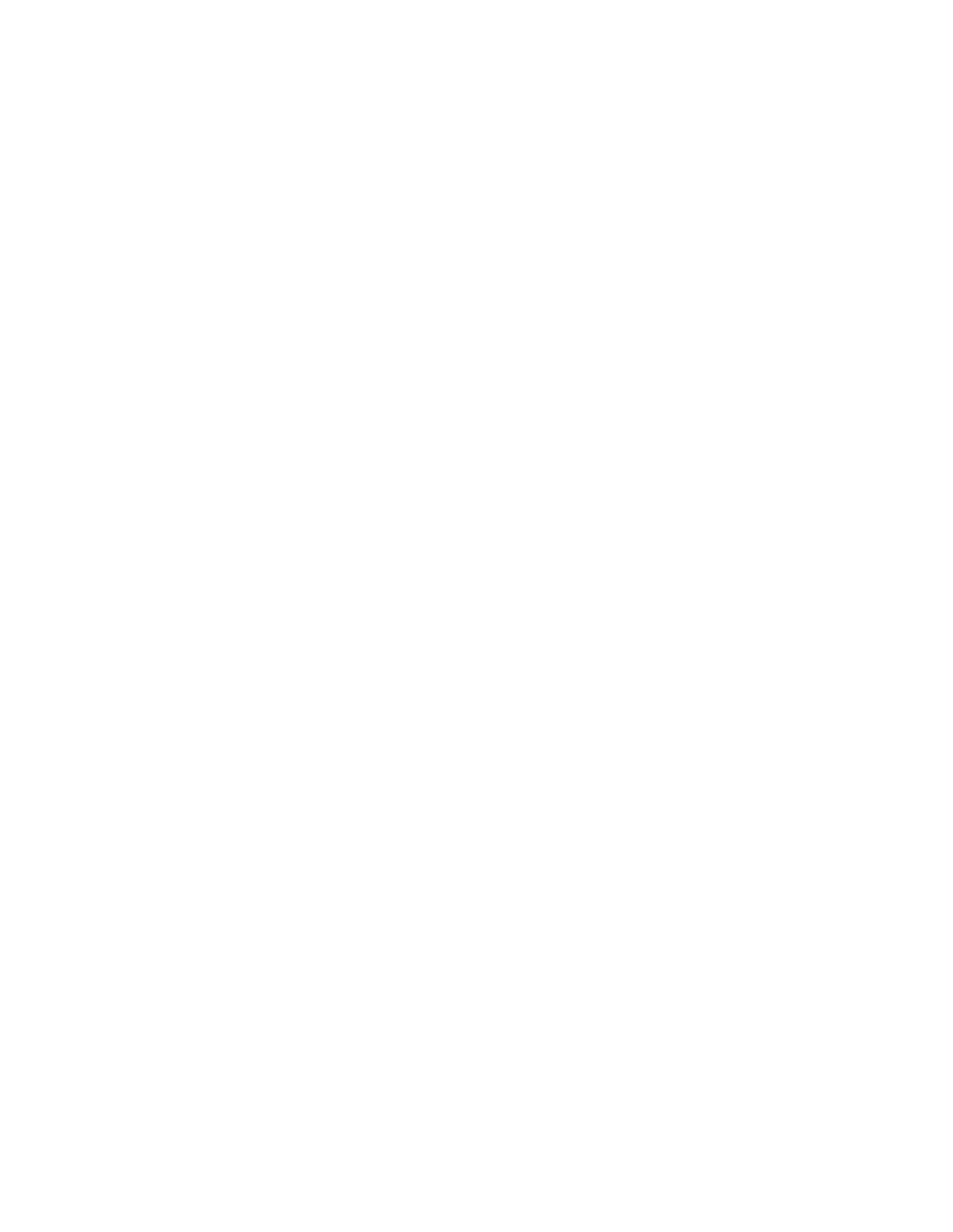6107 SE Agnew Road ● Belleview, Florida 34420 ● 352/245-6151 ● [www.bcaknights.com](http://www.bcaknights.com/)

# **STUDENT RECORDS RELEASE AUTHORIZATION/2022-2023 SCHOOL YEAR**

Student Record Release Authorization will be sent to student's current school. Please fill out and return to BCA.

| <b>Student Information</b>                                                                                                                 |                                 |        |                                    |  |
|--------------------------------------------------------------------------------------------------------------------------------------------|---------------------------------|--------|------------------------------------|--|
|                                                                                                                                            |                                 |        |                                    |  |
| First                                                                                                                                      |                                 | Middle | Last                               |  |
|                                                                                                                                            |                                 |        |                                    |  |
| In accordance with Federal and State laws, I hereby authorize the release to Belleview Christian Academy the following<br>student records: |                                 |        |                                    |  |
| $\Box$ Copy of Birth Certificate                                                                                                           | <b>Transcript of Grades</b>     |        | <b>Withdrawal Grades</b>           |  |
| $\Box$ Attendance Records                                                                                                                  | <b>Standardized Test Scores</b> |        | $\Box$ Health/Immunization Records |  |
|                                                                                                                                            |                                 |        |                                    |  |
|                                                                                                                                            |                                 |        |                                    |  |
| Parent/Guardian's Signature                                                                                                                |                                 |        | Date                               |  |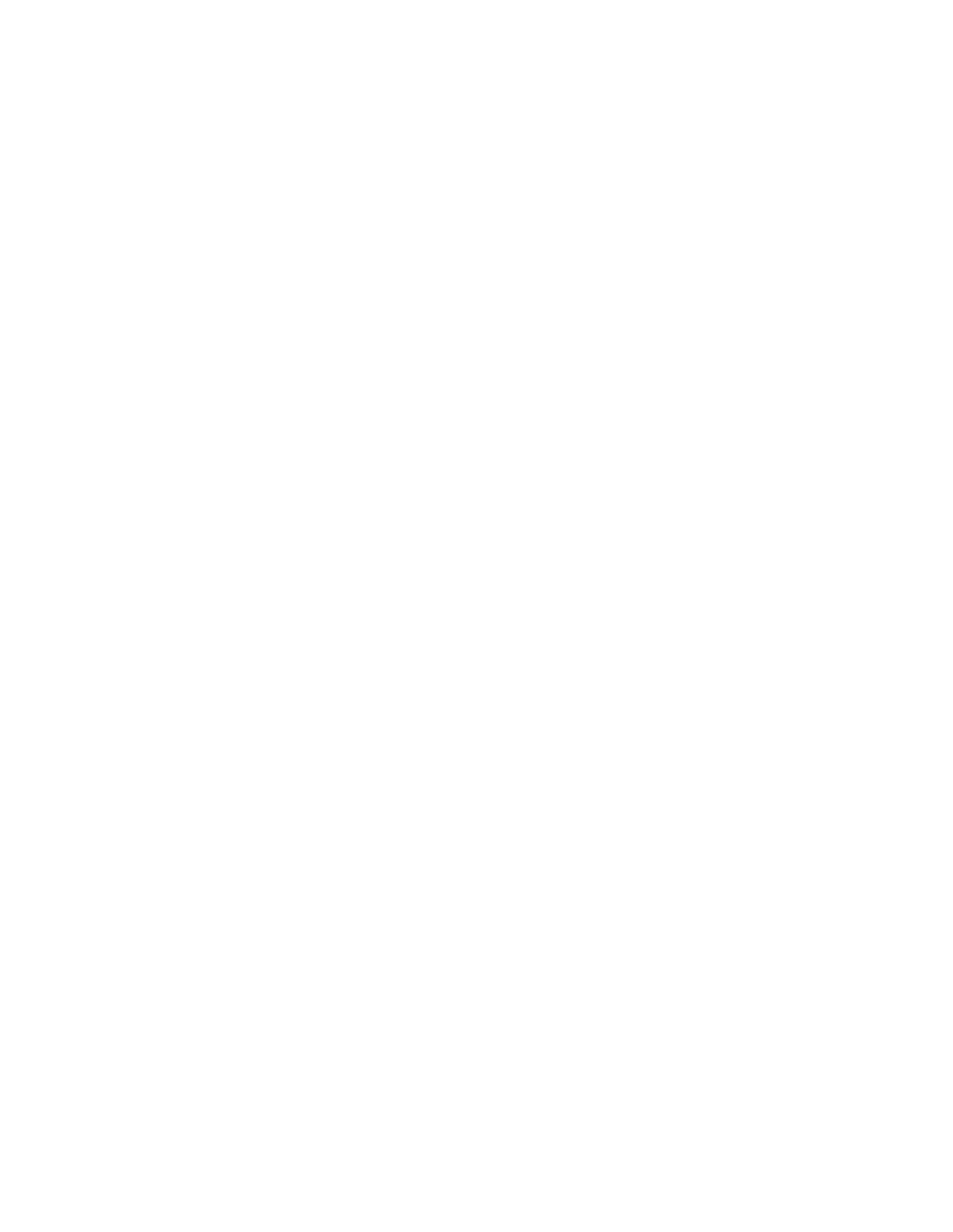6107 SE Agnew Road ● Belleview, Florida 34420 ● 352/245-6151 ● [www.bcaknights.com](http://www.bcaknights.com/)

#### **TEACHER RECOMMENDATION FORM** Student Name\_\_\_\_\_\_\_\_\_\_\_\_\_\_\_\_\_\_\_\_\_\_\_\_\_\_\_\_\_\_\_\_\_\_

Grade Entering\_\_\_\_\_\_\_\_\_\_\_\_\_\_\_\_\_\_\_\_\_\_\_\_\_\_\_\_\_\_\_\_\_

#### **Statement of permission from parent or legal guardian:**

I hereby authorize the individual, company, or institution named above, to give any and all information regarding my child's school performance, or any other information, personal or otherwise, that may or may not be of record. I hereby release the individual, company, or institution named from all liability or any damage whatsoever that may ensue from furnishing such information to Belleview Christian Academy.

Parent Signature \_\_\_\_\_\_\_\_\_\_\_\_\_\_\_\_\_\_\_\_\_\_\_\_\_\_\_\_\_\_\_\_\_\_\_\_\_\_\_\_\_\_\_\_\_\_\_\_\_ Date\_\_\_\_\_\_\_\_\_\_\_\_\_\_\_\_\_\_\_\_\_\_\_\_

The student named above is a candidate for admission to Belleview Christian Academy. At BCA, we believe that students must be guided and challenged in all areas of their development: spiritual, intellectual, physical, and emotional. We seek to offer a rigorous academic program in an environment rooted in and shaped by Christian values. To help us evaluate the above candidate, we ask that you answer the following questions to the best of your knowledge. Your recommendation is an important part of our evaluation of this student, and we would therefore appreciate your thoughtful assessment of his or her intellectual and personal qualities. Your comments will be held in confidence. **Please email this reference directly to Belleview Christian Academy at** [school@fbcbelleview.org.](mailto:school@fbcbelleview.org)

| <b>BASIC INFORMATION</b>                            |                                 |                                                     |                            |
|-----------------------------------------------------|---------------------------------|-----------------------------------------------------|----------------------------|
|                                                     |                                 | Course/Grade Taught <b>Course</b> Course and Taught |                            |
|                                                     |                                 |                                                     |                            |
|                                                     |                                 |                                                     |                            |
| <b>STUDENT RATING</b><br><b>ACADEMIC ACHIEVMENT</b> | <b>CRITICAL THINKING</b>        | <b>STUDY HABITS</b>                                 | <b>WORK ETHIC</b>          |
| $\Box$ Below Expectations                           | Limited                         | $\Box$ Poor                                         |                            |
| $\Box$ Average                                      | Fair                            | $\Box$ Fair                                         | $\Box$ Sporadic            |
| $\Box$ Good                                         | <b>Frequently Perceptive</b>    | Good                                                | $\Box$ Good                |
| $\Box$ Outstanding                                  | <b>Exceptionally Perceptive</b> | Excellent                                           | Exceptional                |
| <b>LEADERSHIP POTENTIAL</b>                         | <b>RESPECT for AUTHORITY</b>    | <b>CLASSROOM CONDUCT</b>                            | <b>INTEGRITY</b>           |
|                                                     | Disrespectful                   | $\Box$ Frequent Disruptions                         | Questionable               |
| $\Box$ Fair                                         | <b>Usually Respectful</b>       | $\Box$ Occasional Disruptions                       | $\Box$ Usually Trustworthy |
| $\Box$ Good                                         | Respectful                      | Good Behavior                                       | $\perp$ Trustworthy        |
| $\Box$ Natural Leader                               | <b>Extremely Respectful</b>     | Role Model                                          | $\perp$ Trust Implicitly   |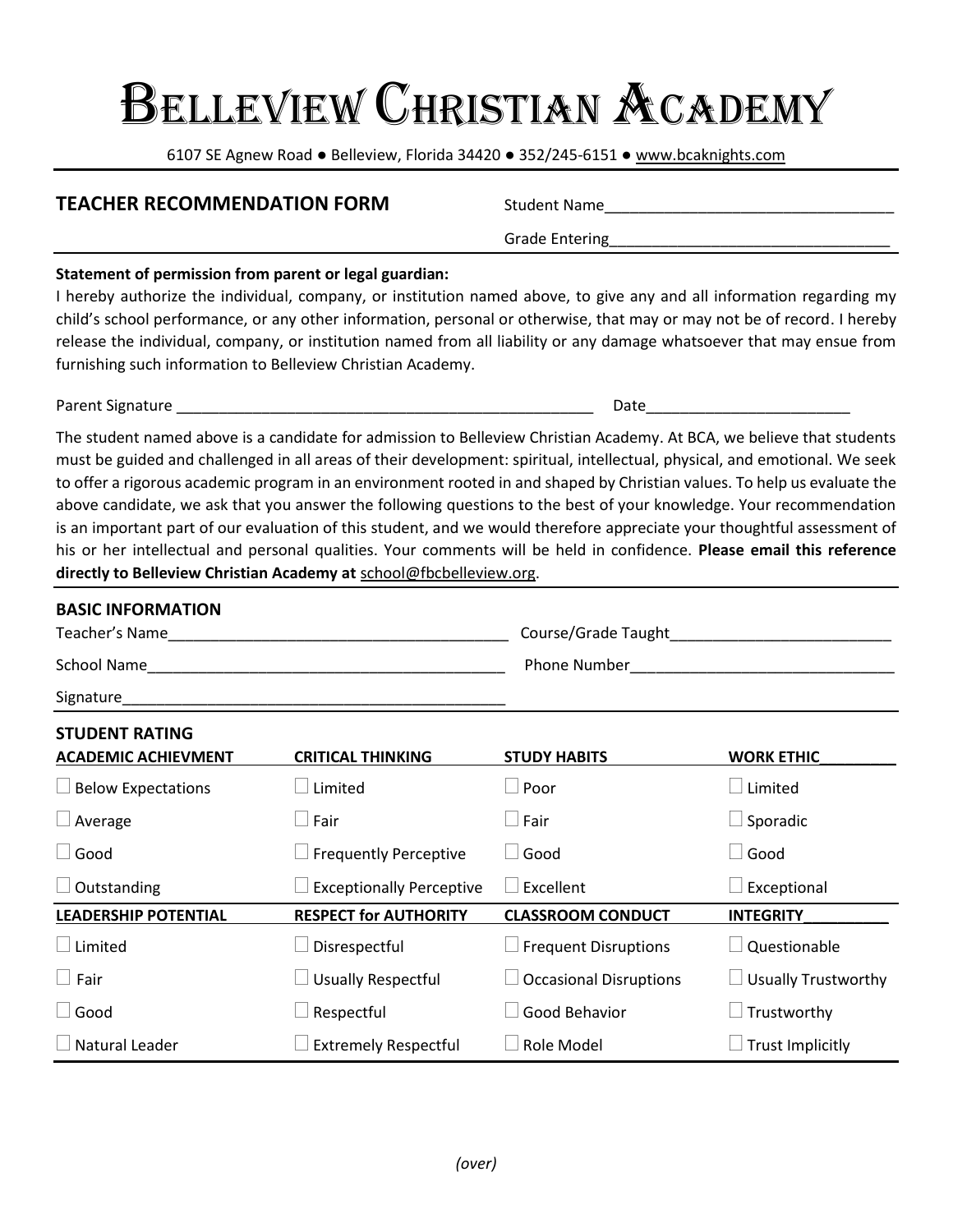| <b>CONSIDERATION of OTHERS</b> | <b>SOCIAL INTERACTION</b>  |
|--------------------------------|----------------------------|
| $\Box$ Rarely Considerate      | Poor                       |
| $\Box$ Usually Considerate     | <b>Occasional Problems</b> |
| Considerate                    | Relates Well               |
| $\Box$ Extremely Considerate   | Outstanding                |
|                                |                            |

### **RECOMMENDATION**

| <b>Academically:</b>                                            | Personally:                                                   |
|-----------------------------------------------------------------|---------------------------------------------------------------|
| $\Box$ I strongly recommend this student                        | I strongly recommend this student                             |
| $\Box$ I recommend this student                                 | I recommend this student                                      |
| $\Box$ I recommend w/reservations (please explain below)        | $\Box$ I recommend w/reservations (please explain below)      |
| $\Box$ I do not recommend this student (please explain below)   | $\Box$ I do not recommend this student (please explain below) |
|                                                                 |                                                               |
| Please feel free to add any comments that may be helpful to us. |                                                               |

\_\_\_\_\_\_\_\_\_\_\_\_\_\_\_\_\_\_\_\_\_\_\_\_\_\_\_\_\_\_\_\_\_\_\_\_\_\_\_\_\_\_\_\_\_\_\_\_\_\_\_\_\_\_\_\_\_\_\_\_\_\_\_\_\_\_\_\_\_\_\_\_\_\_\_\_\_\_\_\_\_\_\_\_\_\_\_\_\_\_\_\_\_\_\_\_\_\_

\_\_\_\_\_\_\_\_\_\_\_\_\_\_\_\_\_\_\_\_\_\_\_\_\_\_\_\_\_\_\_\_\_\_\_\_\_\_\_\_\_\_\_\_\_\_\_\_\_\_\_\_\_\_\_\_\_\_\_\_\_\_\_\_\_\_\_\_\_\_\_\_\_\_\_\_\_\_\_\_\_\_\_\_\_\_\_\_\_\_\_\_\_\_\_\_\_\_

\_\_\_\_\_\_\_\_\_\_\_\_\_\_\_\_\_\_\_\_\_\_\_\_\_\_\_\_\_\_\_\_\_\_\_\_\_\_\_\_\_\_\_\_\_\_\_\_\_\_\_\_\_\_\_\_\_\_\_\_\_\_\_\_\_\_\_\_\_\_\_\_\_\_\_\_\_\_\_\_\_\_\_\_\_\_\_\_\_\_\_\_\_\_\_\_\_\_

\_\_\_\_\_\_\_\_\_\_\_\_\_\_\_\_\_\_\_\_\_\_\_\_\_\_\_\_\_\_\_\_\_\_\_\_\_\_\_\_\_\_\_\_\_\_\_\_\_\_\_\_\_\_\_\_\_\_\_\_\_\_\_\_\_\_\_\_\_\_\_\_\_\_\_\_\_\_\_\_\_\_\_\_\_\_\_\_\_\_\_\_\_\_\_\_\_\_

\_\_\_\_\_\_\_\_\_\_\_\_\_\_\_\_\_\_\_\_\_\_\_\_\_\_\_\_\_\_\_\_\_\_\_\_\_\_\_\_\_\_\_\_\_\_\_\_\_\_\_\_\_\_\_\_\_\_\_\_\_\_\_\_\_\_\_\_\_\_\_\_\_\_\_\_\_\_\_\_\_\_\_\_\_\_\_\_\_\_\_\_\_\_\_\_\_\_

\_\_\_\_\_\_\_\_\_\_\_\_\_\_\_\_\_\_\_\_\_\_\_\_\_\_\_\_\_\_\_\_\_\_\_\_\_\_\_\_\_\_\_\_\_\_\_\_\_\_\_\_\_\_\_\_\_\_\_\_\_\_\_\_\_\_\_\_\_\_\_\_\_\_\_\_\_\_\_\_\_\_\_\_\_\_\_\_\_\_\_\_\_\_\_\_\_\_

\_\_\_\_\_\_\_\_\_\_\_\_\_\_\_\_\_\_\_\_\_\_\_\_\_\_\_\_\_\_\_\_\_\_\_\_\_\_\_\_\_\_\_\_\_\_\_\_\_\_\_\_\_\_\_\_\_\_\_\_\_\_\_\_\_\_\_\_\_\_\_\_\_\_\_\_\_\_\_\_\_\_\_\_\_\_\_\_\_\_\_\_\_\_\_\_\_\_

\_\_\_\_\_\_\_\_\_\_\_\_\_\_\_\_\_\_\_\_\_\_\_\_\_\_\_\_\_\_\_\_\_\_\_\_\_\_\_\_\_\_\_\_\_\_\_\_\_\_\_\_\_\_\_\_\_\_\_\_\_\_\_\_\_\_\_\_\_\_\_\_\_\_\_\_\_\_\_\_\_\_\_\_\_\_\_\_\_\_\_\_\_\_\_\_\_\_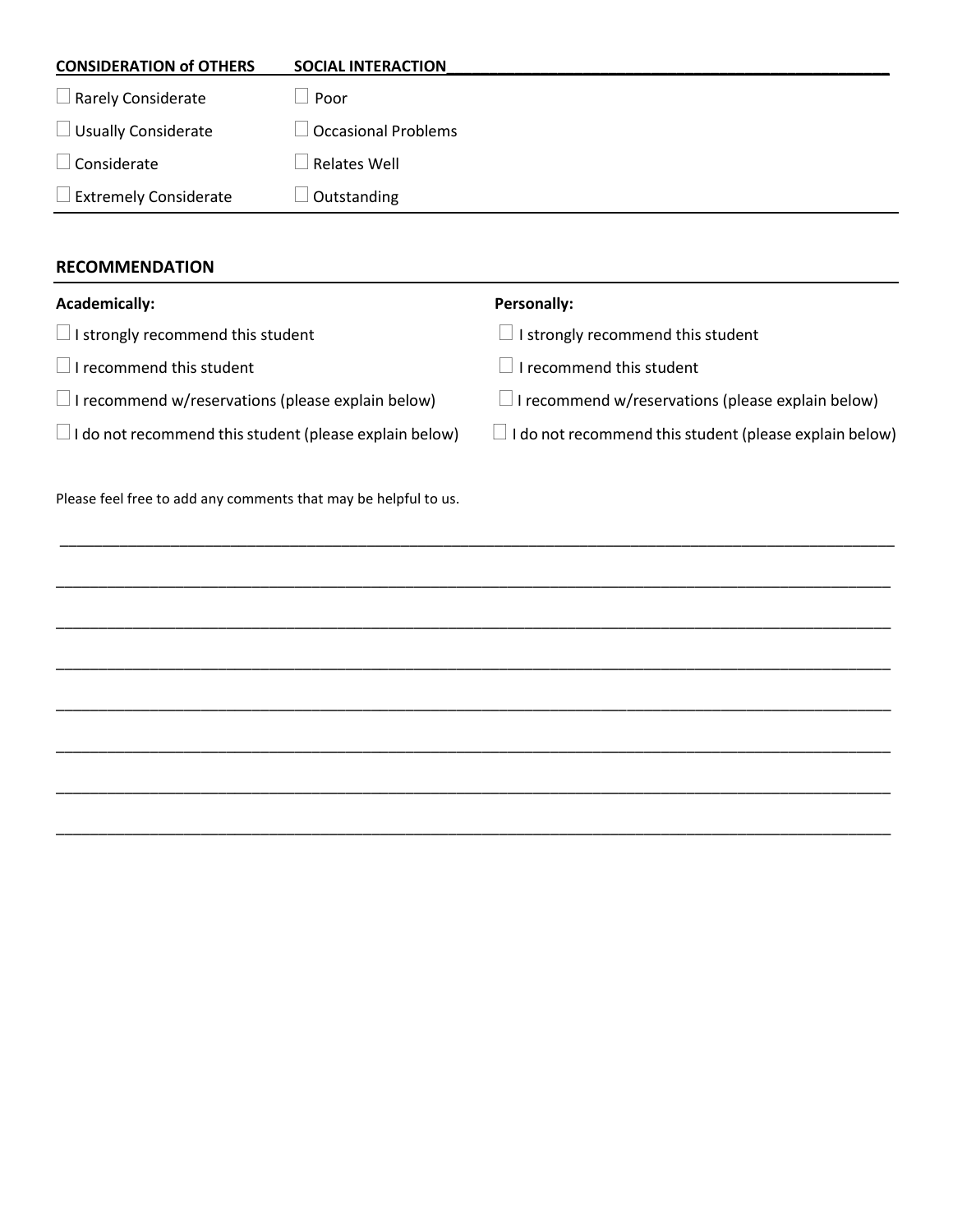6107 SE Agnew Road ● Belleview, Florida 34420 ● 352/245-6151 ● [www.bcaknights.com](http://www.bcaknights.com/)

#### **PRINCIPAL RECOMMENDATION FORM** Student Name\_\_\_\_\_\_\_\_\_\_\_\_\_\_\_\_\_\_\_\_\_\_\_\_\_\_\_\_\_\_\_\_\_\_

Grade Entering\_\_\_\_\_\_\_\_\_\_\_\_\_\_\_\_\_\_\_\_\_\_\_\_\_\_\_\_\_\_\_\_\_

#### **Statement of permission from parent or legal guardian:**

I hereby authorize the individual, company, or institution named above, to give any and all information regarding my child's school performance, or any other information, personal or otherwise, that may or may not be of record. I hereby release the individual, company, or institution named from all liability or any damage whatsoever that may ensue from furnishing such information to Belleview Christian Academy.

Parent Signature \_\_\_\_\_\_\_\_\_\_\_\_\_\_\_\_\_\_\_\_\_\_\_\_\_\_\_\_\_\_\_\_\_\_\_\_\_\_\_\_\_\_\_\_\_\_\_\_\_ Date\_\_\_\_\_\_\_\_\_\_\_\_\_\_\_\_\_\_\_\_\_\_\_\_

The student named above is a candidate for admission to Belleview Christian Academy. At BCA, we believe that students must be guided and challenged in all areas of their development: spiritual, intellectual, physical, and emotional. We seek to offer a rigorous academic program in an environment rooted in and shaped by Christian values. To help us evaluate the above candidate, we ask that you answer the following questions to the best of your knowledge. Your recommendation is an important part of our evaluation of this student, and we would therefore appreciate your thoughtful assessment of his or her intellectual and personal qualities. Your comments will be held in confidence. **Please email this reference directly to Belleview Christian Academy at** [school@fbcbelleview.org.](mailto:school@fbcbelleview.org)

| <b>BASIC INFORMATION</b>                            |                                 |                                |                            |
|-----------------------------------------------------|---------------------------------|--------------------------------|----------------------------|
| Principal's Name                                    |                                 | <b>Phone Number Example 20</b> |                            |
|                                                     |                                 |                                |                            |
|                                                     |                                 |                                |                            |
| <b>STUDENT RATING</b><br><b>ACADEMIC ACHIEVMENT</b> | <b>CRITICAL THINKING</b>        | <b>STUDY HABITS</b>            | <b>WORK ETHIC</b>          |
| $\Box$ Below Expectations                           | Limited                         | $\Box$ Poor                    | Limited                    |
| $\Box$ Average                                      | Fair                            | $\Box$ Fair                    | $\Box$ Sporadic            |
| $\Box$ Good                                         | <b>Frequently Perceptive</b>    | Good                           | Good                       |
| $\Box$ Outstanding                                  | <b>Exceptionally Perceptive</b> | Excellent                      | Exceptional                |
| <b>LEADERSHIP POTENTIAL</b>                         | <b>RESPECT for AUTHORITY</b>    | <b>CLASSROOM CONDUCT</b>       | <b>INTEGRITY</b>           |
|                                                     | Disrespectful                   | $\Box$ Frequent Disruptions    | Questionable               |
| $\Box$ Fair                                         | <b>Usually Respectful</b>       | $\Box$ Occasional Disruptions  | $\Box$ Usually Trustworthy |
| $\Box$ Good                                         | Respectful                      | Good Behavior                  | Frustworthy                |
| Natural Leader                                      | <b>Extremely Respectful</b>     | Role Model                     | Frust Implicitly           |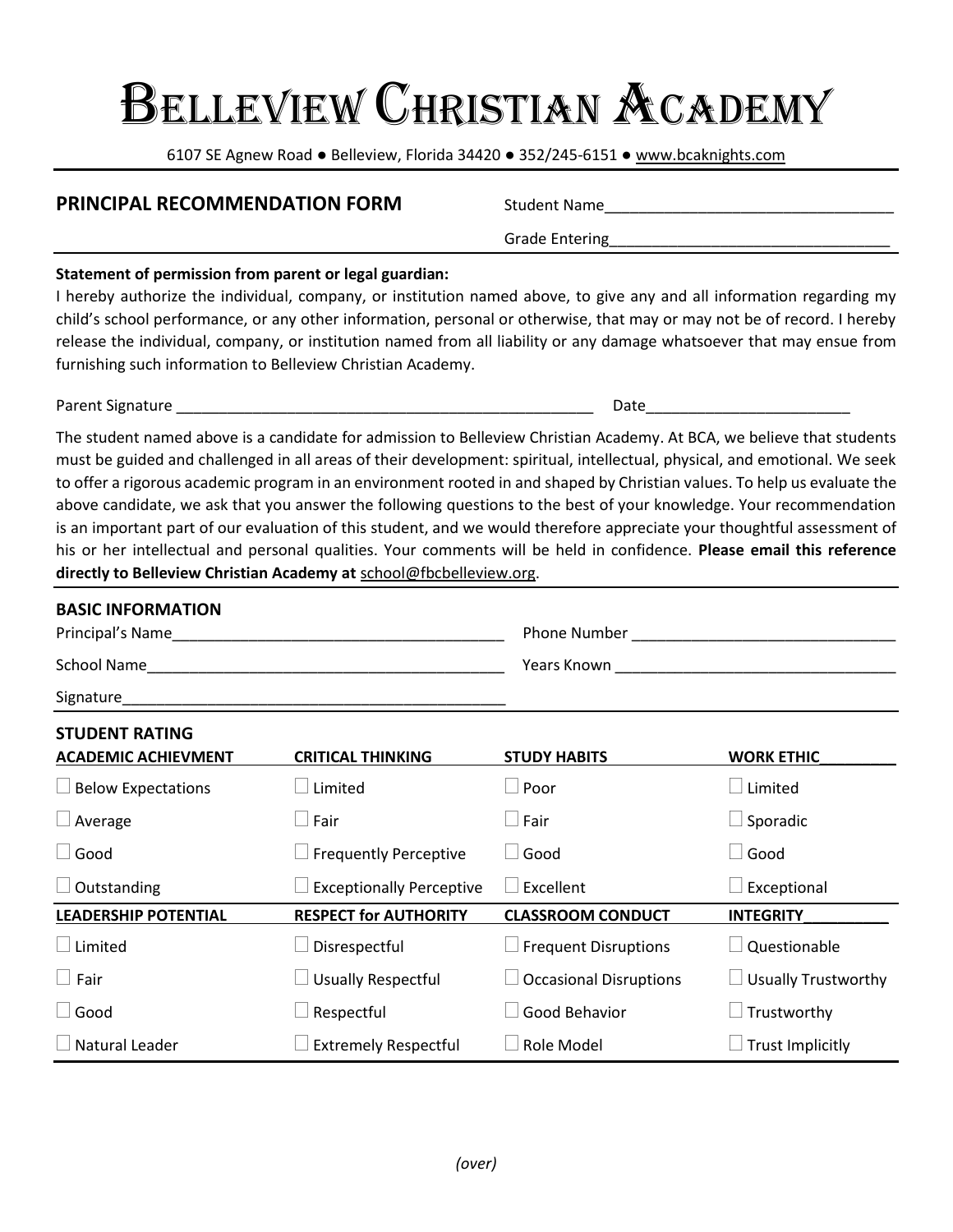| <b>CONSIDERATION of OTHERS</b> | <b>SOCIAL INTERACTION</b>  |
|--------------------------------|----------------------------|
| $\Box$ Rarely Considerate      | Poor                       |
| $\Box$ Usually Considerate     | $\Box$ Occasional Problems |
| Considerate                    | Relates Well               |
| $\Box$ Extremely Considerate   | Outstanding                |
|                                |                            |

### **RECOMMENDATION**

| <b>Academically:</b>                                                             | Personally:                                                      |
|----------------------------------------------------------------------------------|------------------------------------------------------------------|
| $\Box$ I strongly recommend this student                                         | I strongly recommend this student                                |
| $\Box$ I recommend this student                                                  | I recommend this student                                         |
| $\Box$ I recommend w/reservations (please explain below)                         | I recommend w/reservations (please explain below)                |
| $\Box$ I do not recommend this student (please explain below)<br>Notes/Comments: | I do not recommend this student (please explain below)<br>$\Box$ |
| Please feel free to add any comments that may be helpful to us.                  |                                                                  |
|                                                                                  |                                                                  |
|                                                                                  |                                                                  |
|                                                                                  |                                                                  |
|                                                                                  |                                                                  |
|                                                                                  |                                                                  |
|                                                                                  |                                                                  |
|                                                                                  |                                                                  |
|                                                                                  |                                                                  |
|                                                                                  |                                                                  |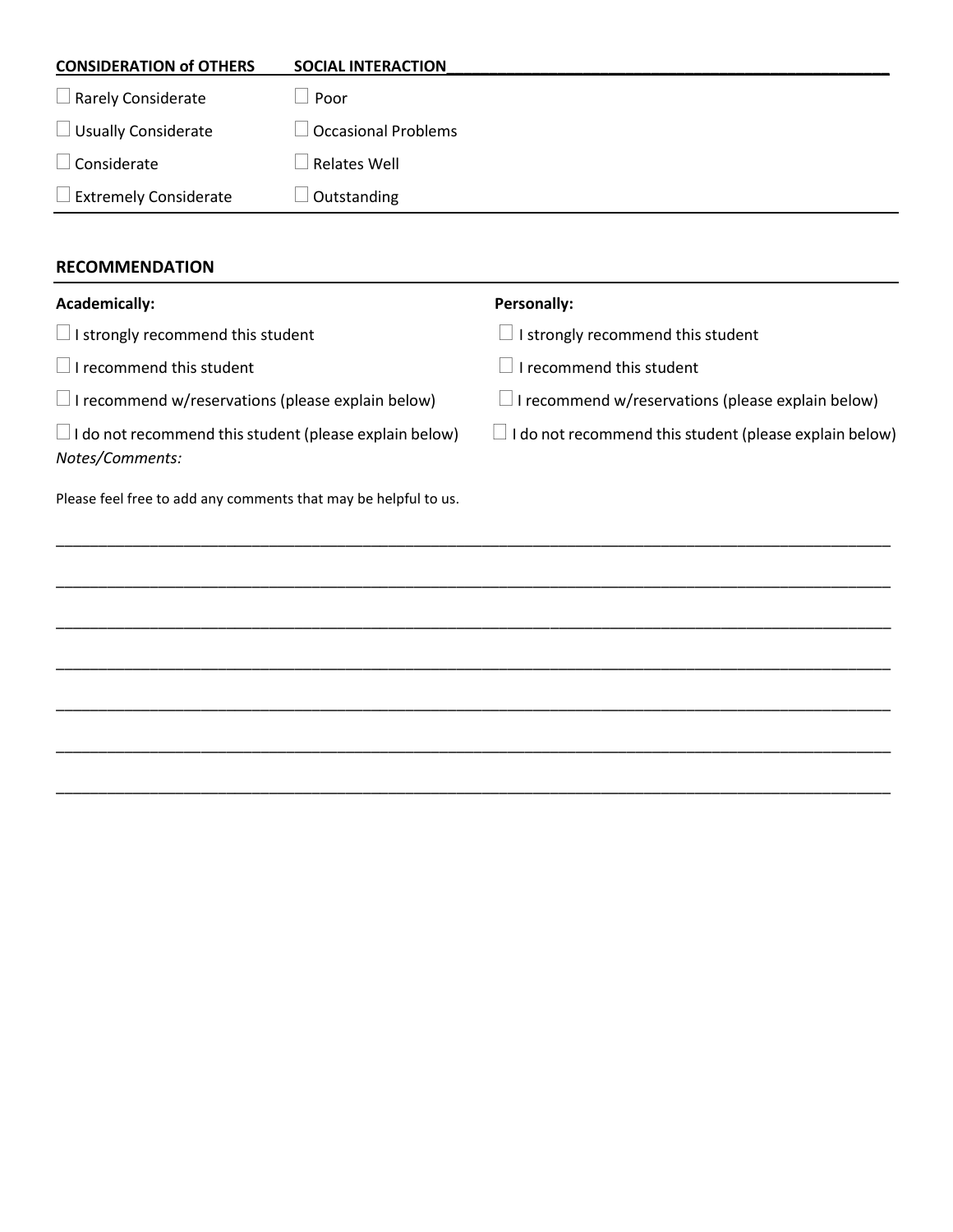# Belleview Christian Academy

6107 SE Agnew Road ● Belleview, Florida 34420 ● 352/245-6151 ● [www.bcaknights.com](http://www.bcaknights.com/)

# **PASTOR/YOUTH LEADER RECOMMENDATION FORM** Student Name

#### **Statement of permission from parent or legal guardian:**

I hereby authorize the individual, company, or institution named above, to give any and all information regarding my child's school performance, or any other information, personal or otherwise, that may or may not be of record. I hereby release the individual, company, or institution named from all liability or any damage whatsoever that may ensue from furnishing such information to Belleview Christian Academy.

Parent Signature \_\_\_\_\_\_\_\_\_\_\_\_\_\_\_\_\_\_\_\_\_\_\_\_\_\_\_\_\_\_\_\_\_\_\_\_\_\_\_\_\_\_\_\_\_\_\_\_\_ Date\_\_\_\_\_\_\_\_\_\_\_\_\_\_\_\_\_\_\_\_\_\_\_\_

The student named above is a candidate for admission to Belleview Christian Academy. At BCA, we believe that students must be guided and challenged in all areas of their development: spiritual, intellectual, physical, and emotional. We seek to offer a rigorous academic program in an environment rooted in and shaped by Christian values. To help us evaluate the above candidate, we ask that you answer the following questions to the best of your knowledge. Your recommendation is an important part of our evaluation of this student, and we would therefore appreciate your thoughtful assessment of his or her intellectual and personal qualities. Your comments will be held in confidence. **Please email this reference directly to Belleview Christian Academy at** [school@fbcbelleview.org.](mailto:school@fbcbelleview.org)

# **BASIC INFORMATION** Name was a set of the control of the control of the control of the control of the control of the control of the control of the control of the control of the control of the control of the control of the control of the contr Church Name\_\_\_\_\_\_\_\_\_\_\_\_\_\_\_\_\_\_\_\_\_\_\_\_\_\_\_\_\_\_\_\_\_\_\_\_\_\_\_\_\_\_ Phone Humber\_\_\_\_\_\_\_\_\_\_\_\_\_\_\_\_\_\_\_\_\_\_\_\_\_\_\_\_\_\_\_ Signature **STUDENT CHARACTER Respect for Self Poor Satisfactory Good Excellent Respect for Peers** *Respect for Peers Poor* **<b>B Satisfactory B Good Excellent Respect for Adults Poor Satisfactory Good Excellent Overall Character Poor Satisfactory Good Excellent**

#### **PLEASE ANSWER THE FOLLOWING**

*"The mission of Belleview Christian Academy is to teach students a Biblical world view through God centered curriculum under the guidance of skilled, devoted, and consecrated teachers who demonstrate and, therefore, influence students to live by Biblical standards. We are committed to providing ministry and outreach to the students enrolled and their families."*

Based on the Mission Statement, how do you feel the candidate is prepared to be a contributing member of the school community?

\_\_\_\_\_\_\_\_\_\_\_\_\_\_\_\_\_\_\_\_\_\_\_\_\_\_\_\_\_\_\_\_\_\_\_\_\_\_\_\_\_\_\_\_\_\_\_\_\_\_\_\_\_\_\_\_\_\_\_\_\_\_\_\_\_\_\_\_\_\_\_\_\_\_\_\_\_\_\_\_\_\_\_\_\_\_\_\_\_\_\_\_\_\_\_\_\_\_

In what ways is the candidate not prepared or likely to struggle before becoming a contributing member of the school community?

\_\_\_\_\_\_\_\_\_\_\_\_\_\_\_\_\_\_\_\_\_\_\_\_\_\_\_\_\_\_\_\_\_\_\_\_\_\_\_\_\_\_\_\_\_\_\_\_\_\_\_\_\_\_\_\_\_\_\_\_\_\_\_\_\_\_\_\_\_\_\_\_\_\_\_\_\_\_\_\_\_\_\_\_\_\_\_\_\_\_\_\_\_\_\_\_\_\_

Grade Entering\_\_\_\_\_\_\_\_\_\_\_\_\_\_\_\_\_\_\_\_\_\_\_\_\_\_\_